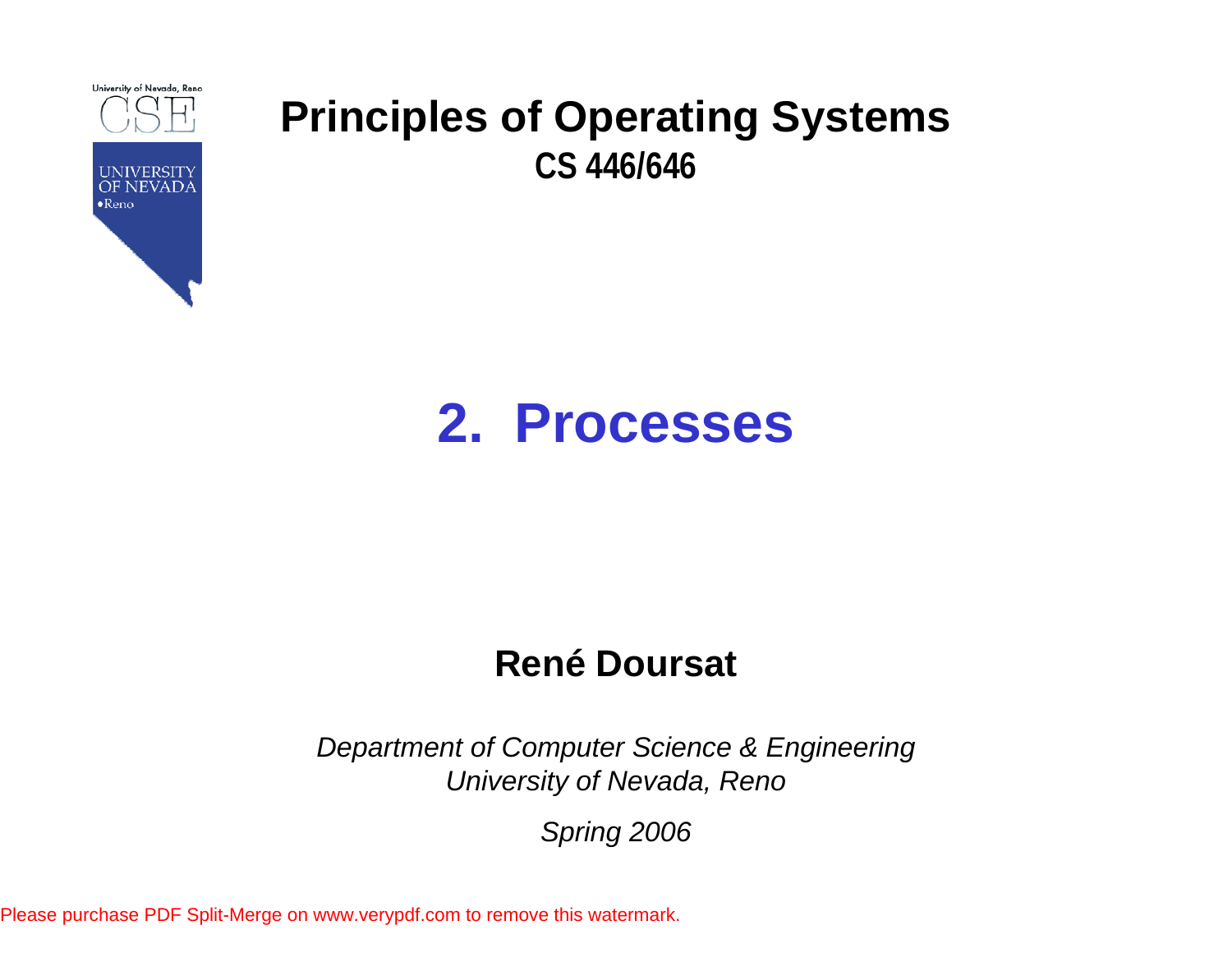- **0. Course Presentation**
- **1. Introduction to Operating Systems**
- **2. Processes**
- **3. Memory Management**
- **4. CPU Scheduling**
- **5. Input/Output**
- **6. File System**
- **7. Case Studies**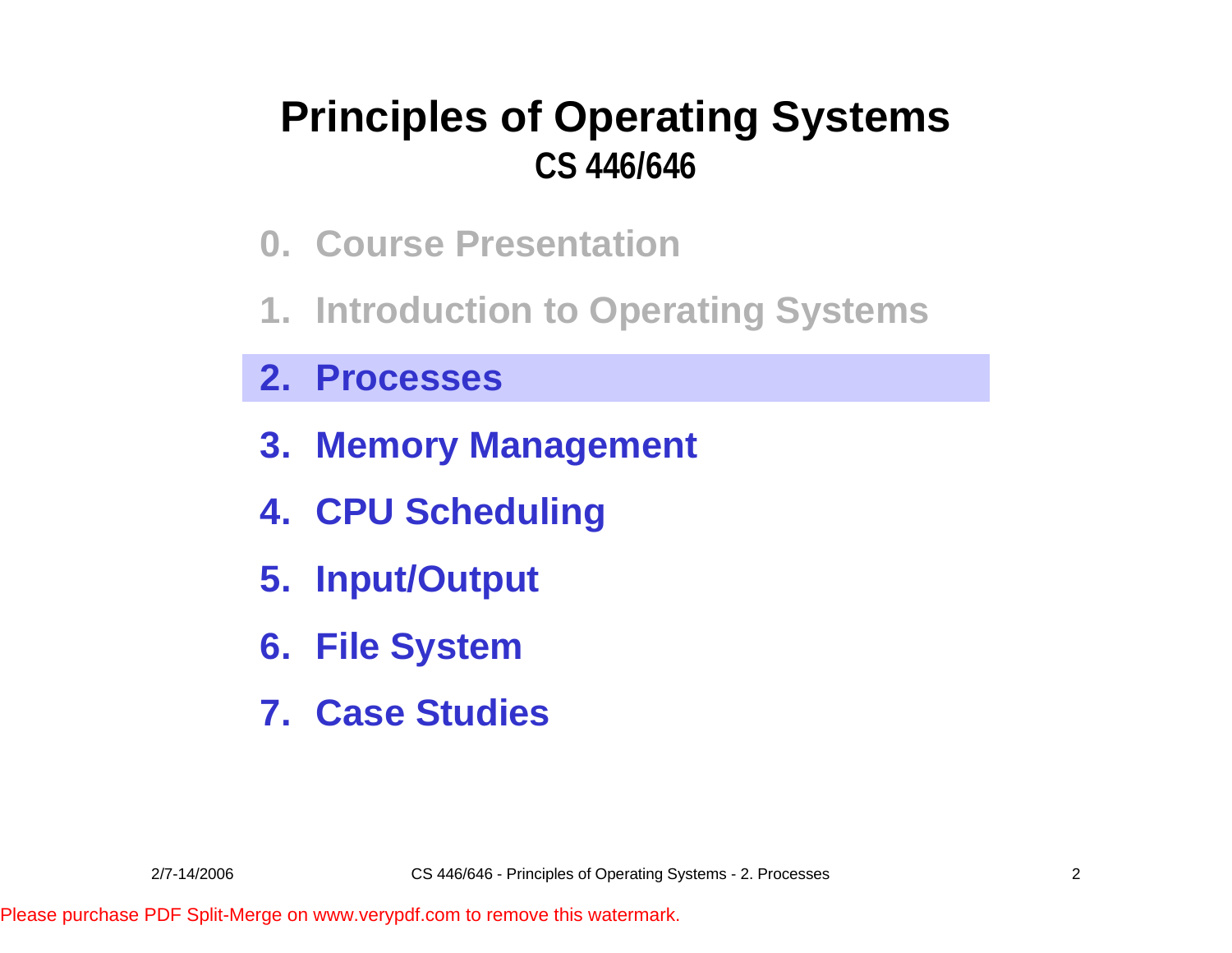#### **2. Processes**

- **a. Process Description & Control**
- **b. Threads**
- **c. Concurrency**
- **d. Deadlocks**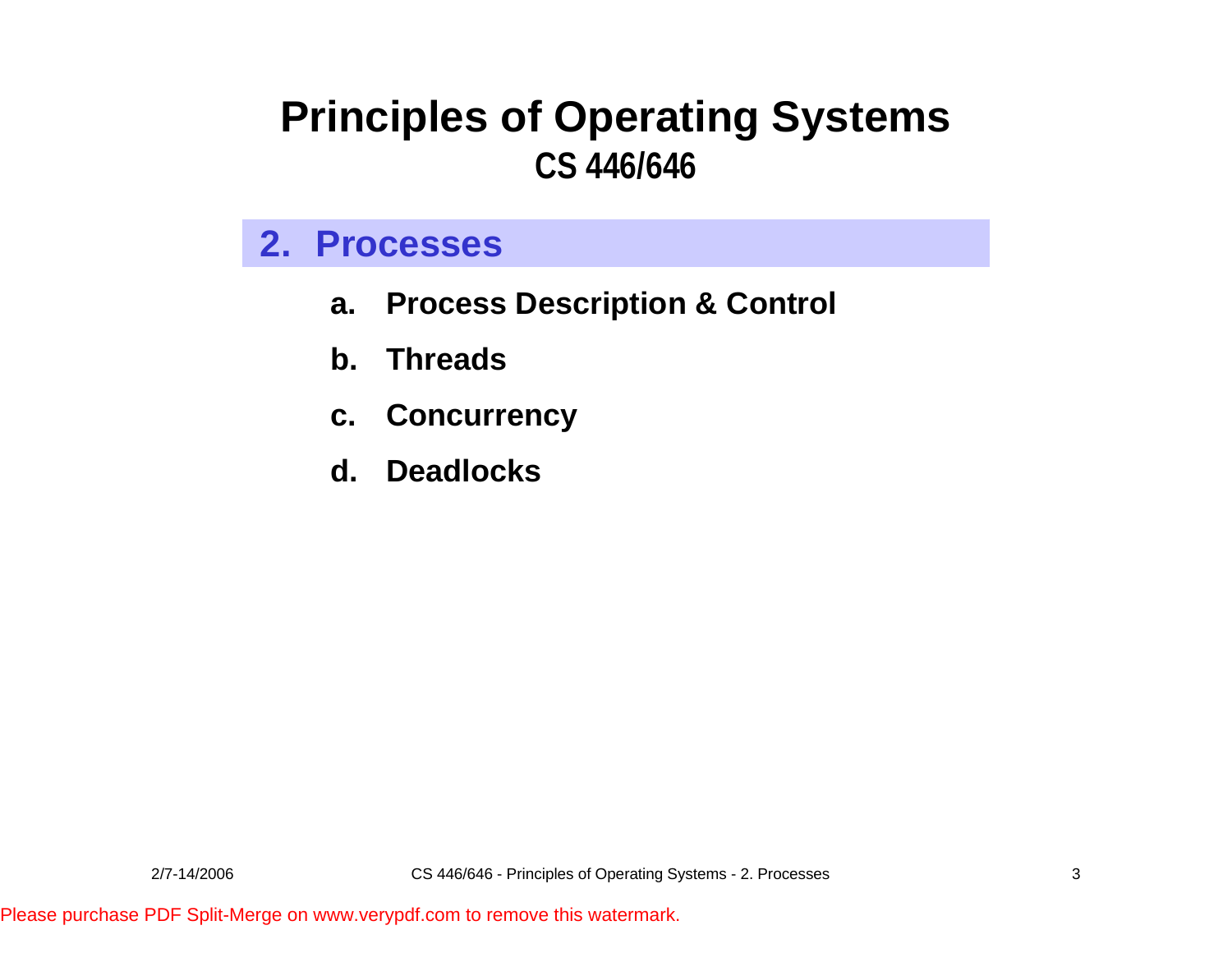#### **2. Processes**

- **a. Process Description & Control**
	- 9 **What is a process?**
	- 9 **Process states**
	- 9 **Process description**
	- 9 **Process control**
- **b. Threads**
- **c. Concurrency**
- **d. Deadlocks**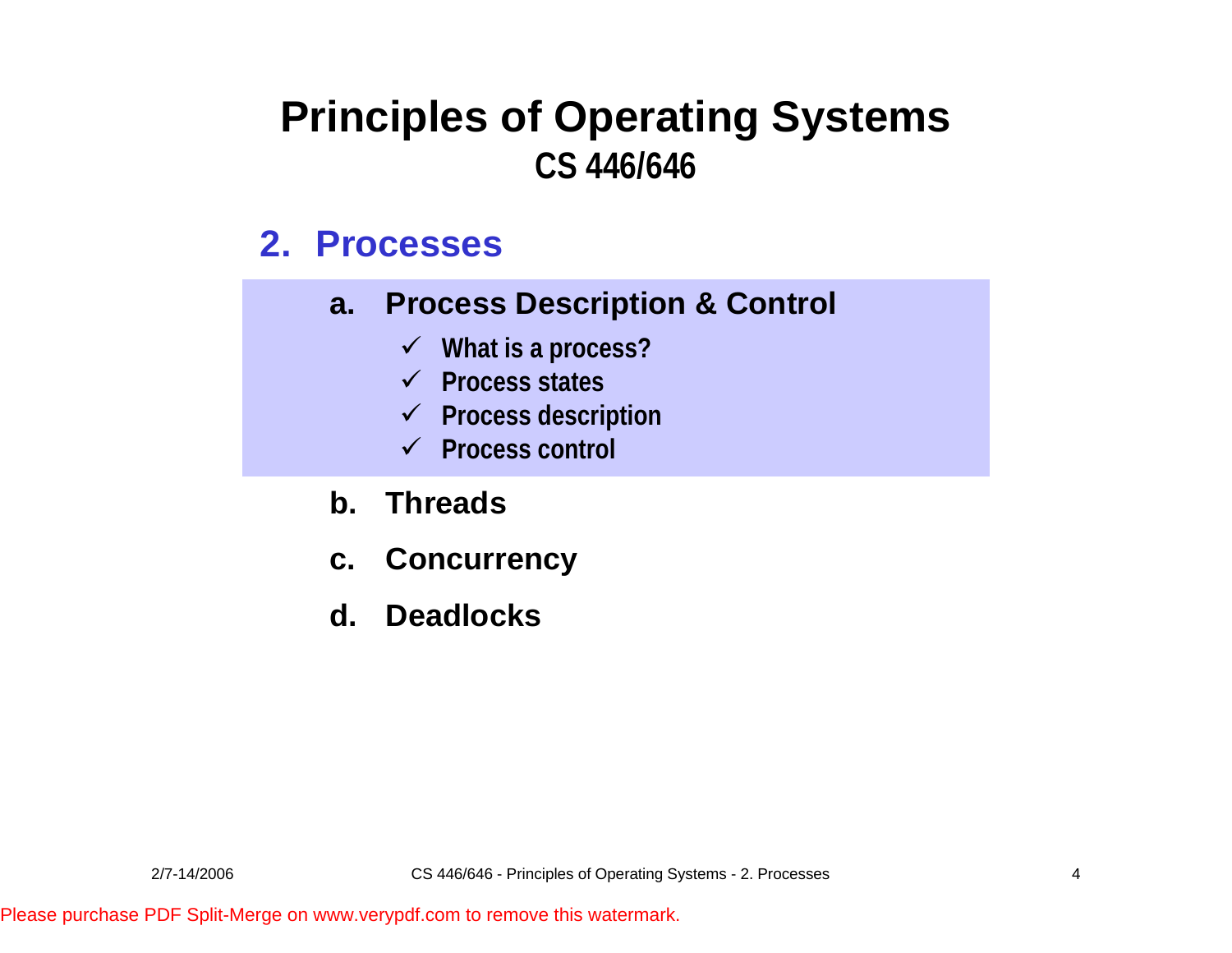**► A process is the activity of executing a program** 

*Pasta for six – boil 1 quart salty water* **thread of execution**

*– stir in the pasta*

- *– cook on medium until "al dente"*
- *– serv e*



#### **Program Process**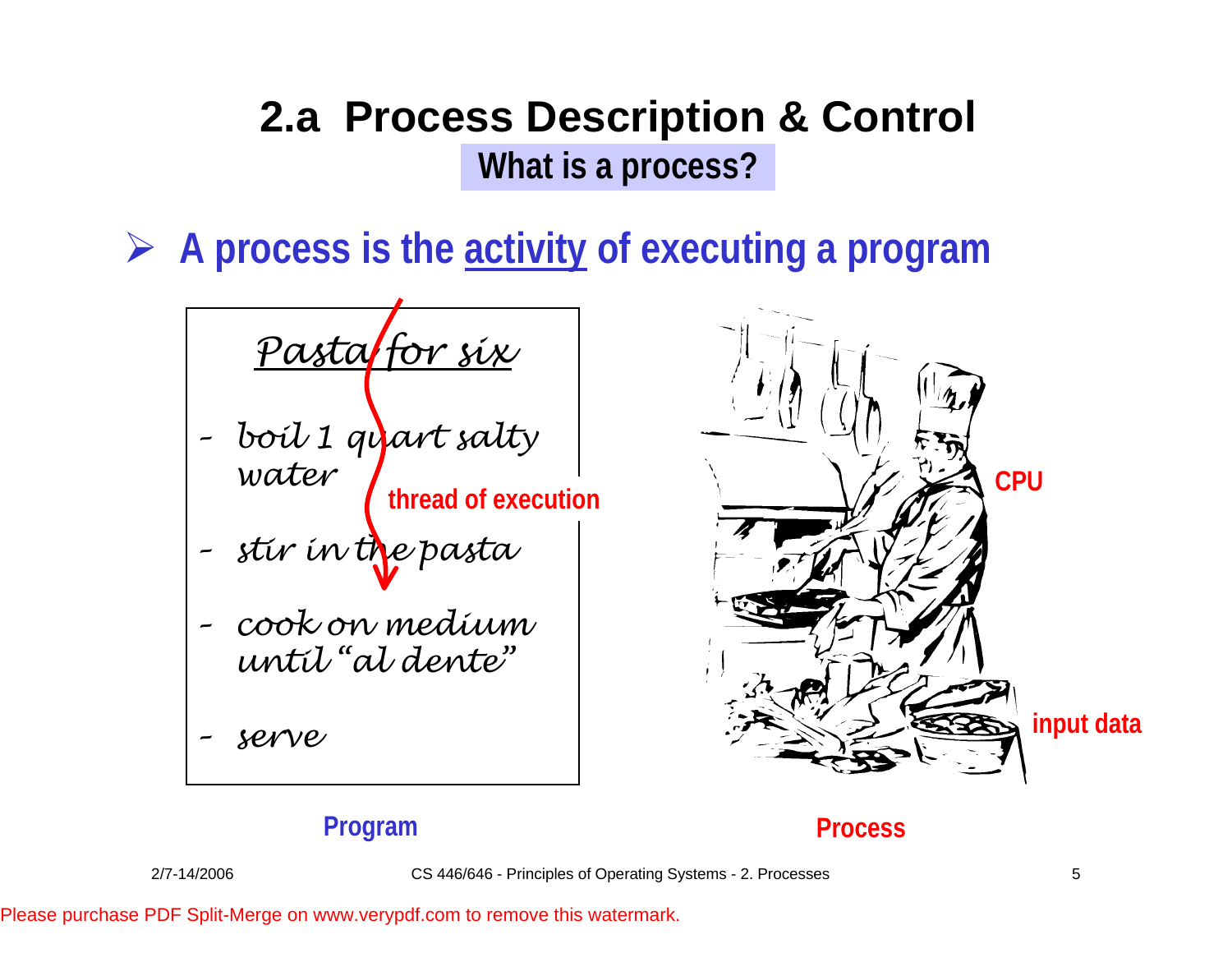- **1. Given that a computer system is organized into**
	- $\checkmark$  hardware resources (CPU, memory, I/O, timer, disks, etc.)
	- $\checkmark$  operating system software
	- $\checkmark$  user application software

# **2. Given the O/S responsibility of executing applications**

- $\checkmark$  resources be made available to multiple applications
- $\checkmark$  the CPU, in particular, be switched among multiple applications
- $\checkmark$ the CPU and I/O devices be utilized efficiently
- ¾ **. . . the approach taken by modern O/S is the "process"**
	- $\checkmark$  modern O/S rely on a model in which the execution of an application is abstracted into one or more **processes**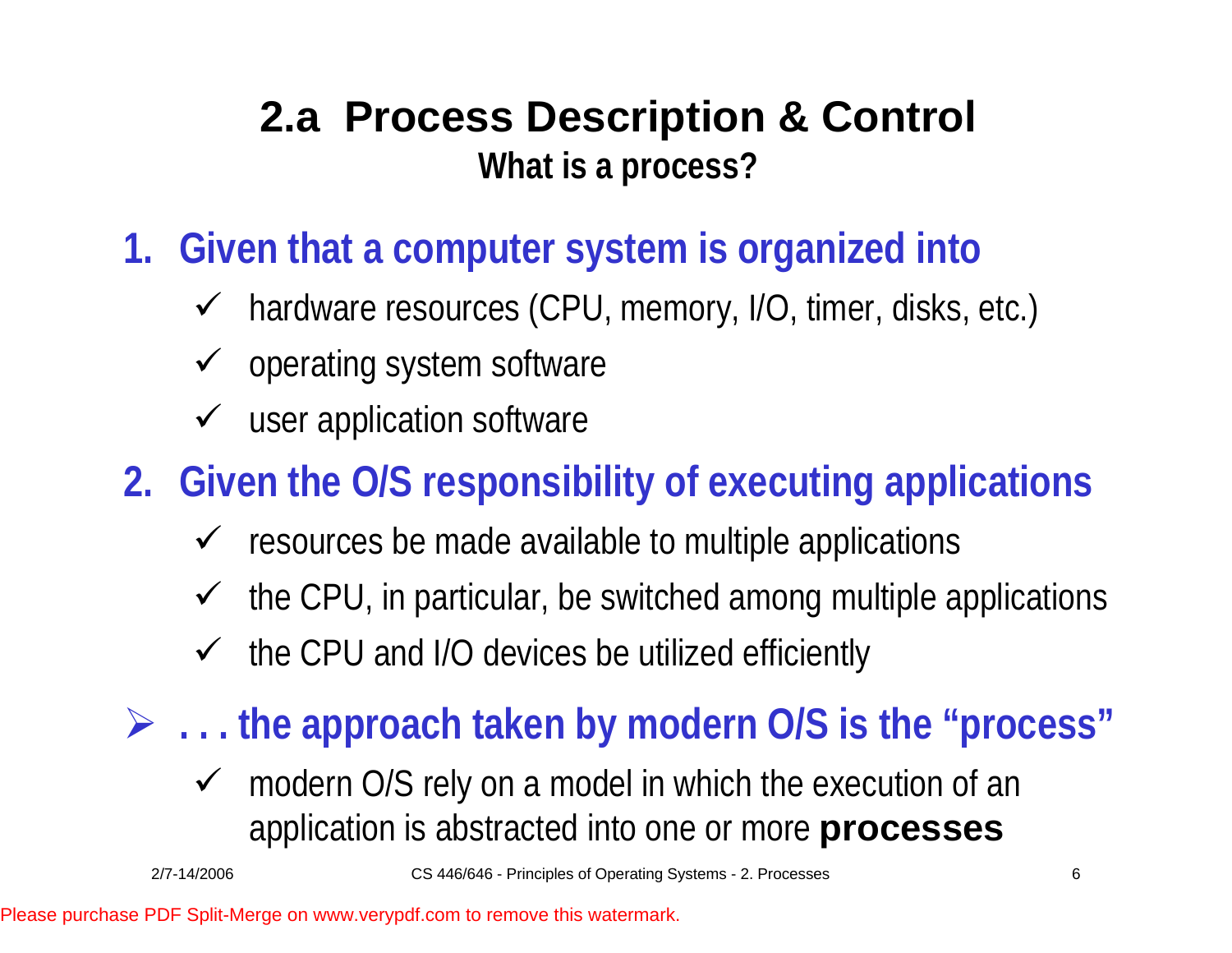¾ **The O/S has to multiplex resources to the processes**

- $\checkmark$  a number of processes have been created
- $\checkmark$  each process during the course of its execution needs access to system resources: CPU, main memory, I/O devices



Stallings, W. (2004) *Operating Systems: Internals and Design Principles (5th Edition).* 

#### **Resource allocation for processes (one snapshot in time)**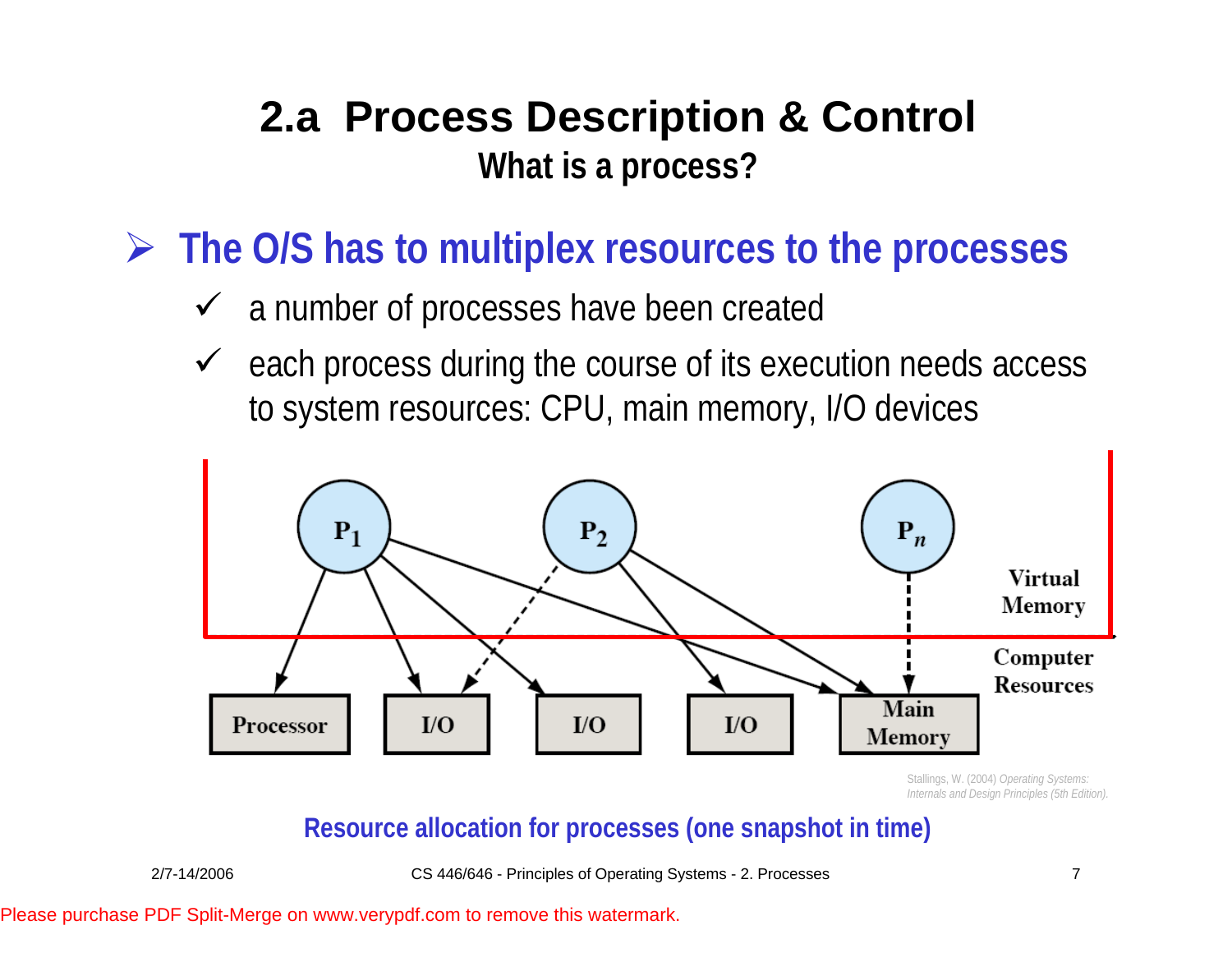¾ **Multitasking can be conveniently described in terms of multiple processes running in (pseudo)parallel**

$$
\cdots \quad \boxed{\text{prg 1} \quad \boxed{\frac{\infty}{\underline{\circ}}} \quad \text{prg 3} \quad \boxed{\frac{\sim}{\underline{\circ}}} \quad \boxed{\frac{\infty}{\underline{\circ}}} \quad \text{prg 4} \quad \boxed{\frac{\infty}{\underline{\circ}}} \quad \text{prg 1} \quad \cdots
$$

(a) Multitasking from the CPU's viewpoint



(b) Multitasking from the processes' viewpoint  $=$  4 virtual program counters

#### **Pseudoparallelism in multitasking**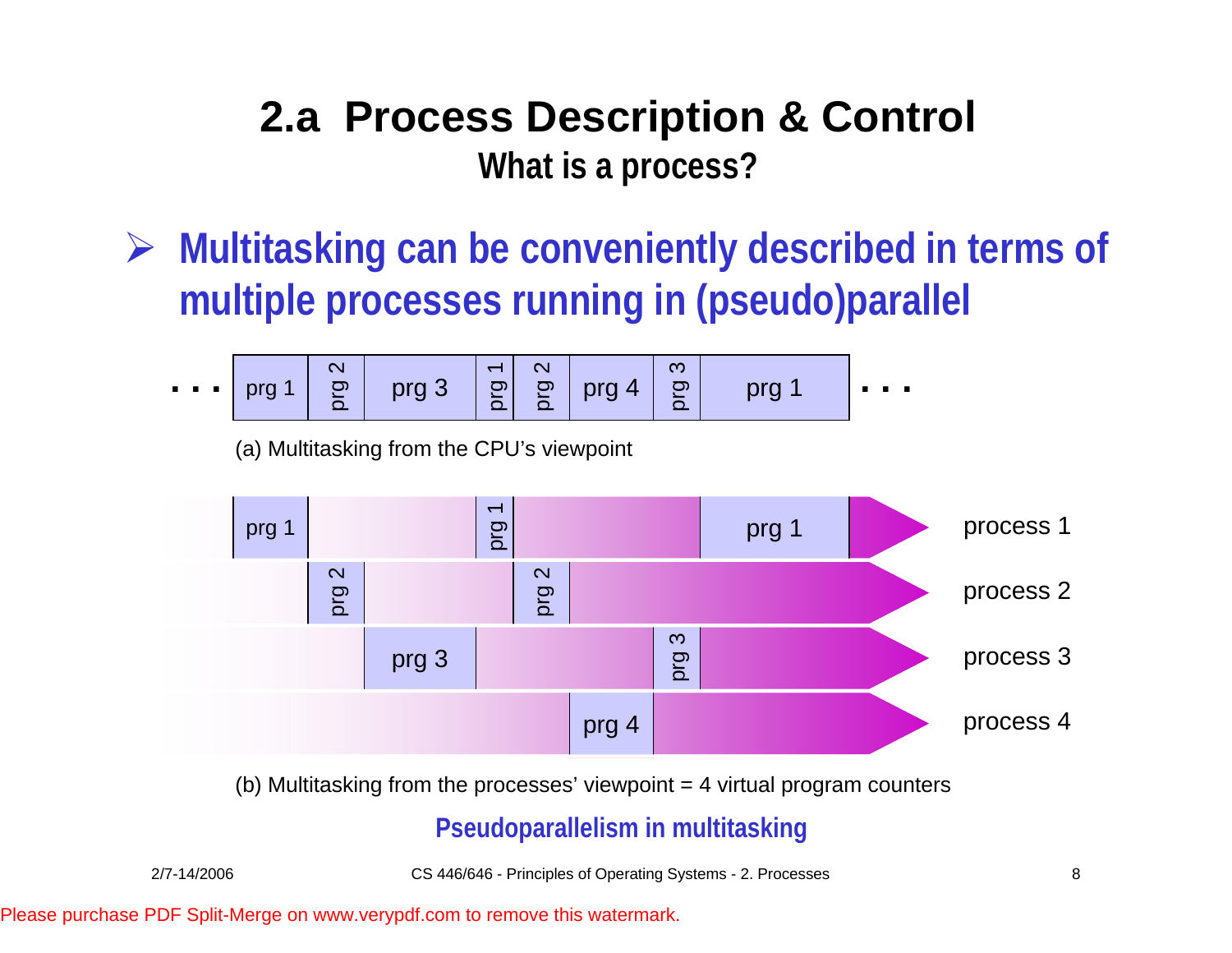- ¾ **A process image consists of three components**
	- 1.an executable program
	- 2.the associated data needed by the program
	- 3. the execution context of the process, which contains all information the O/S needs to manage the process (ID, state, CPU registers, stack, etc.)



#### **Typical process image implementation**

useraddressspace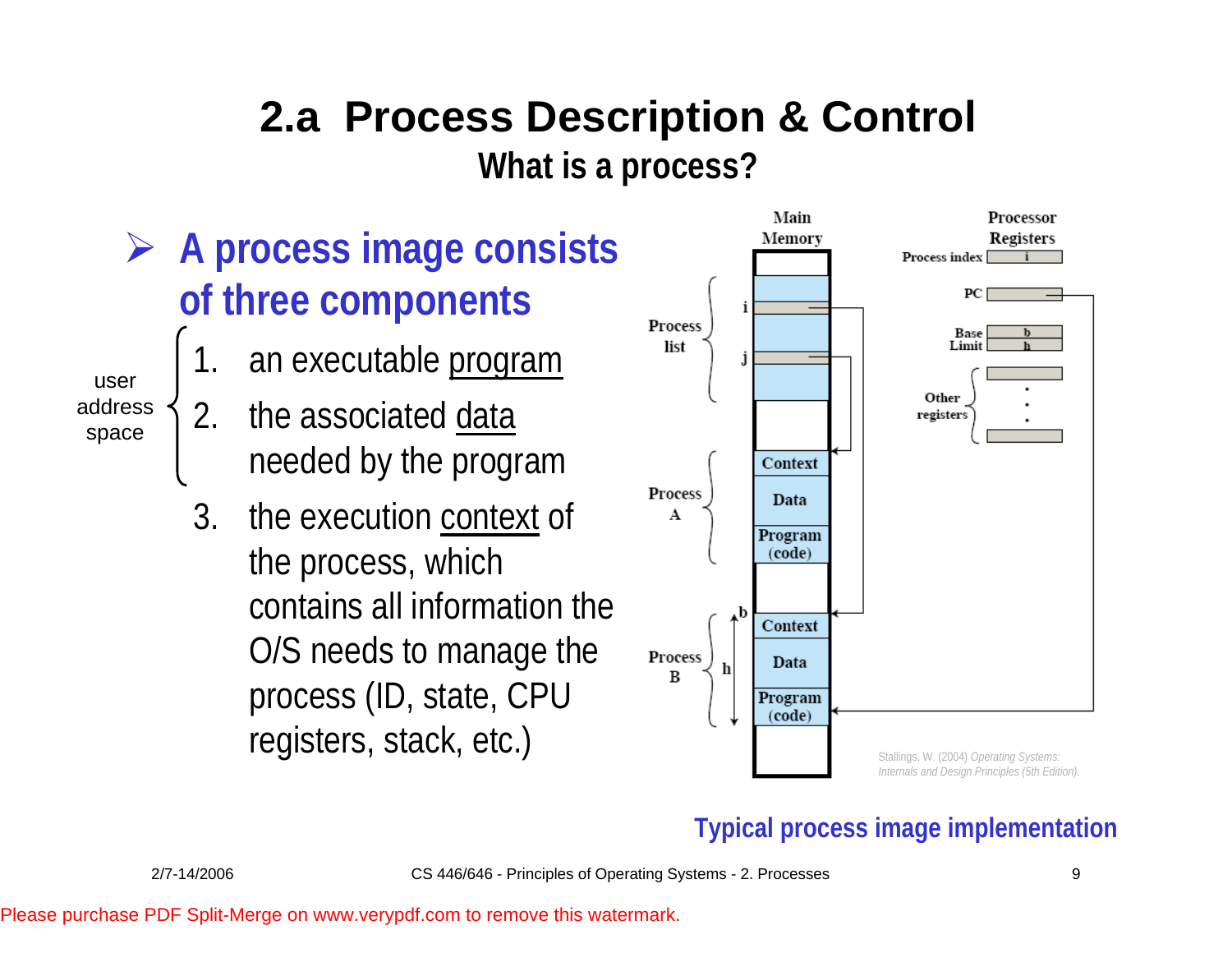# ¾ **The Process Control Block (PCB)**

- $\checkmark$  is included in the context, along with the stack
- $\checkmark$  is a "snapshot" that contains all necessary and sufficient data to restart a process where it left off (ID, state, CPU registers, etc.)
- $\checkmark$  is one entry in the operating system's **process table**  (array or linked list)





**Typical process image implementation**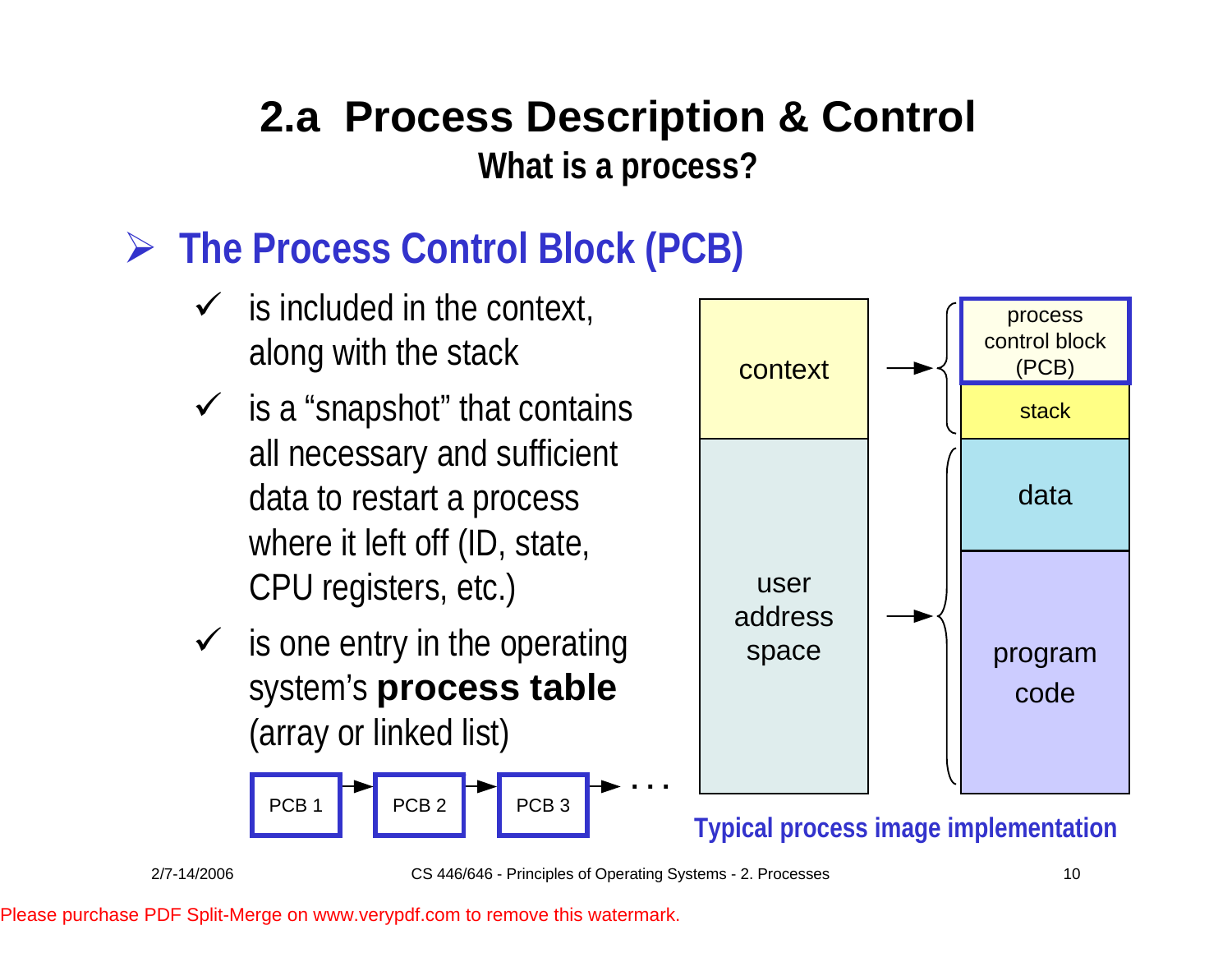### ¾ **A dispatcher switches the CPU between processes**

 $\checkmark$ the dispatcher is a routine program in kernel memory space

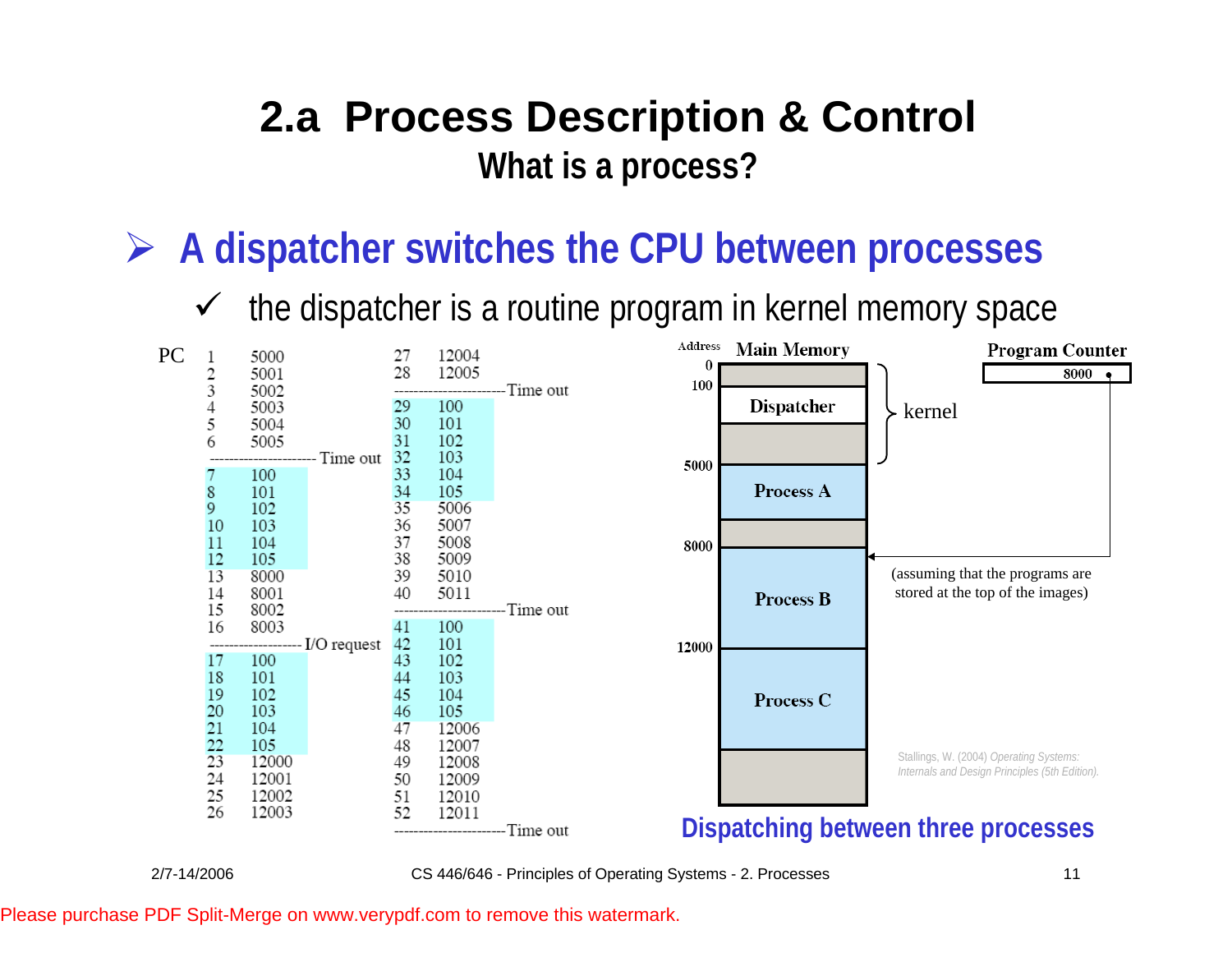¾ **A dispatcher switches the CPU between processes**

 $\checkmark$ the dispatcher is a routine program in kernel memory space



(a) Multitasking from the CPU's viewpoint

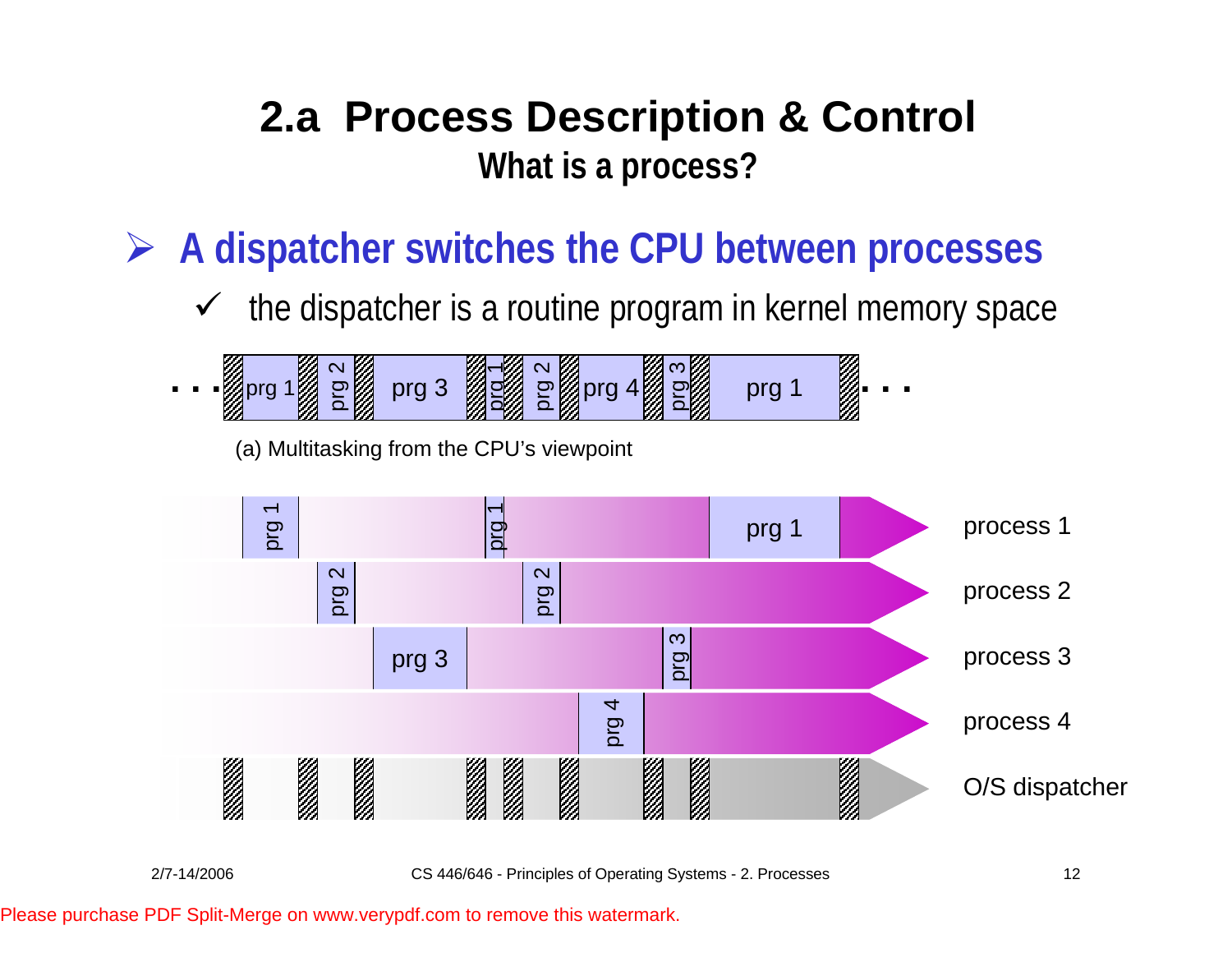- ¾ **Deep truth: at any time, a given process is either being executed by the CPU or it is not**
	- $\checkmark$ thus, a process can have two states: running or not running



Stallings, W. (2004) *Operating Systems: Internals and Design Principles (5th Edition).* 

#### **Transition diagram of a two-state process model**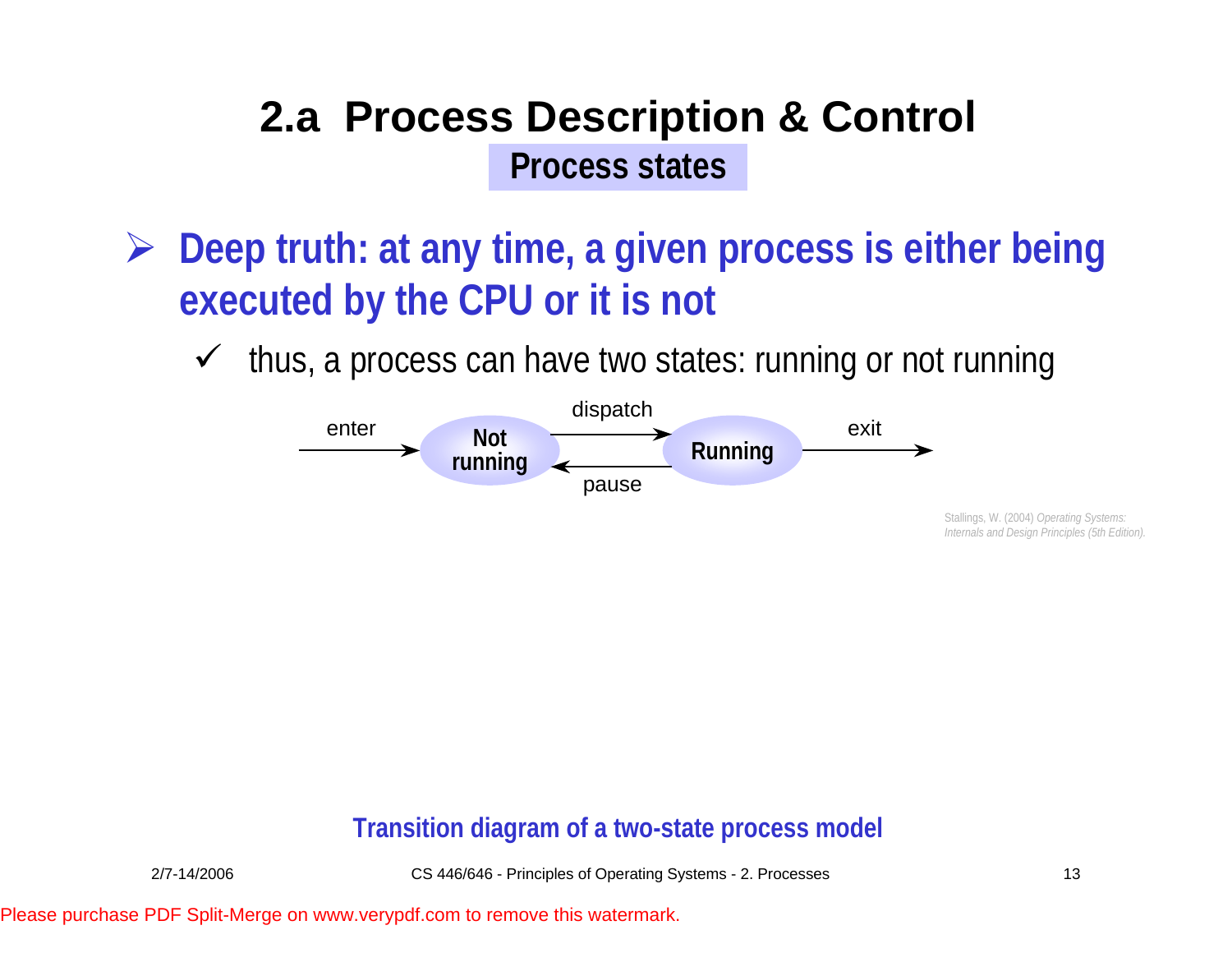- ¾ **How does the O/S keep track of processes and states?**
	- $\sqrt{ }$ by keeping a queue of pointers to the process control blocks



Stallings, W. (2004) *Operating Systems: Internals and Design Principles (5th Edition).* 

 $\sqrt{ }$  the queue can be implemented as a linked list if each PCB contains a pointer to the next PCB

#### **Queuing diagram of a two-state process model**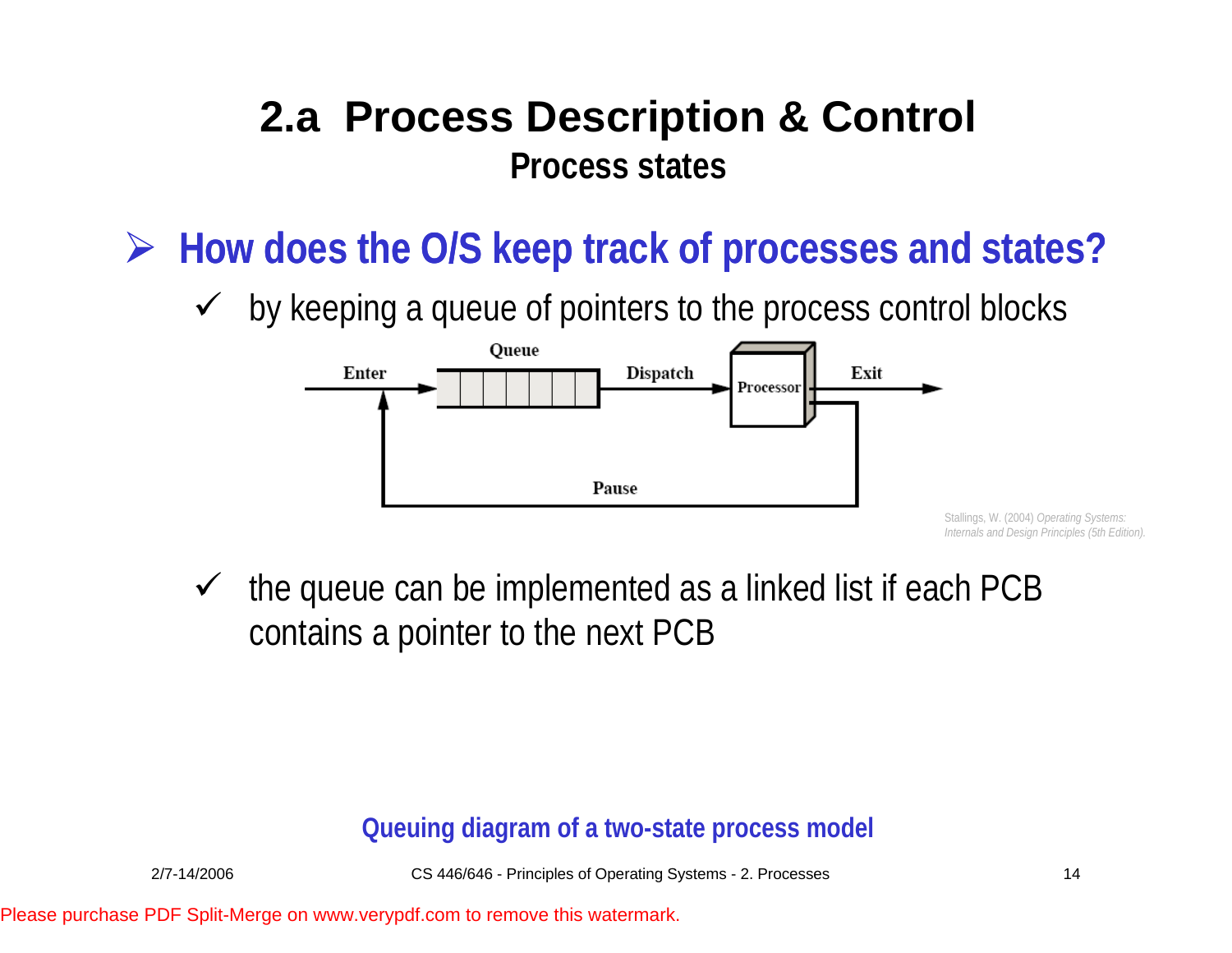- ¾ **Some events that lead to process creation (enter)**
	- $\checkmark$  the system boots
		- ٠ when a system is initialized, several background processes or "daemons" are started (email, logon, etc.)
	- $\checkmark$  a user requests to run an application
		- by typing a command in the CLI shell or double-clicking in the GUI shell, the user can launch a new process
	- $\checkmark$  an existing process spawns a child process
		- for example, a server process (print, file) may create a new process for each request it handles
		- ٠ the *init* daemon waits for user login and spawns a shell
	- $\checkmark$ a batch system takes on the next job in line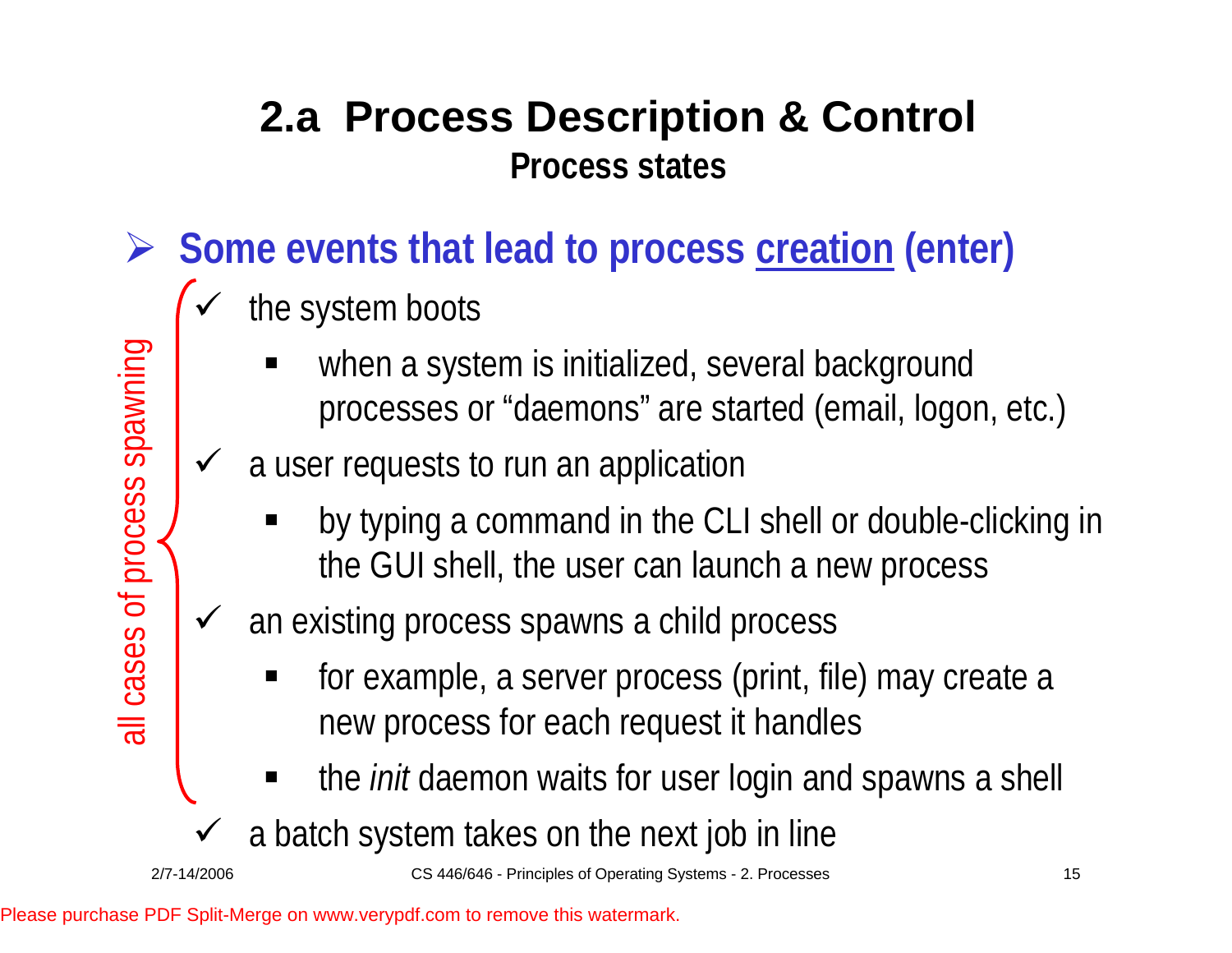#### ¾ **Process creation by spawning**



**A tree of processes on a typical UNIX system**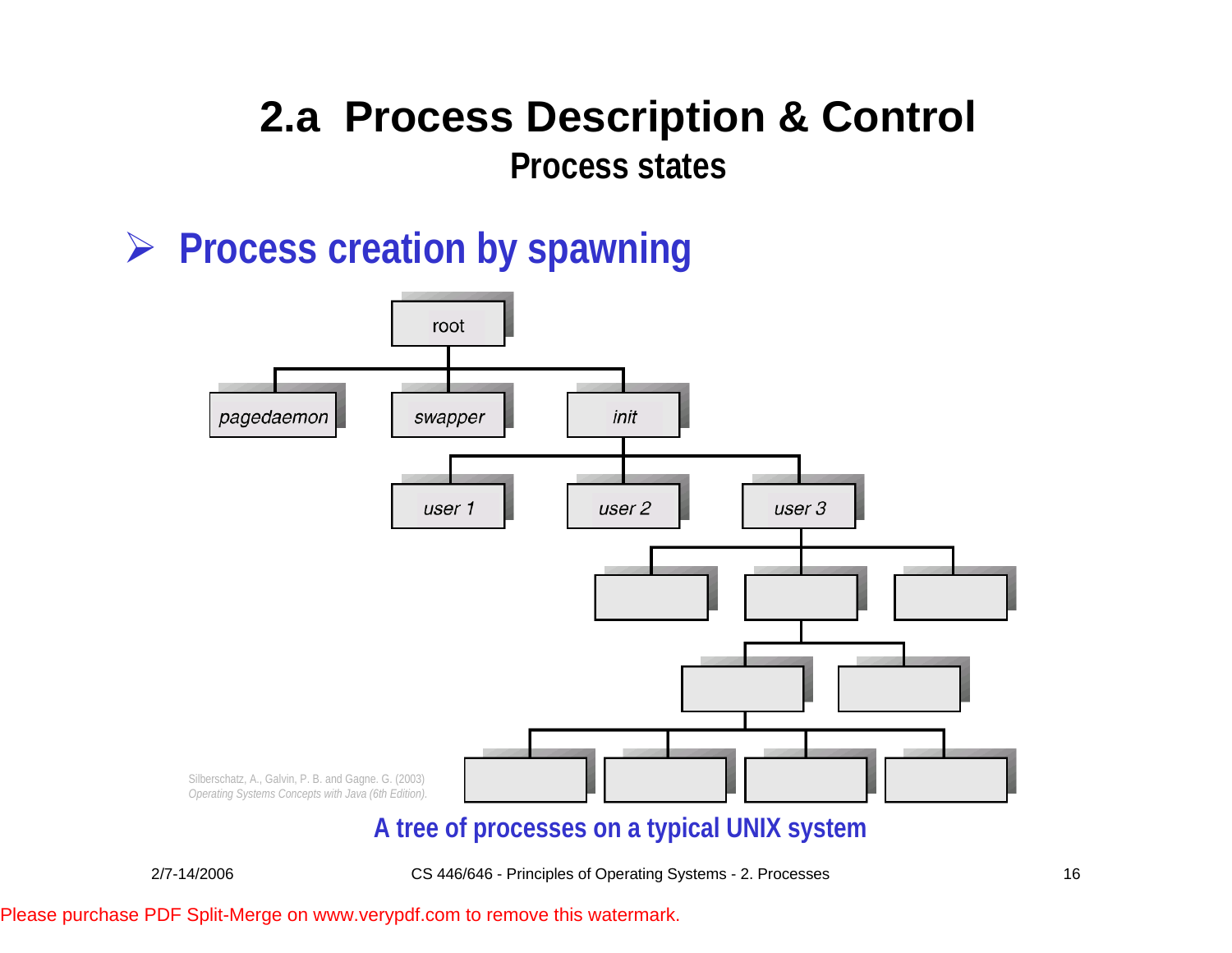# **2.a Process Description & Control**

**Process states**

```
...int main(...)
{
   ...if ((\phi id = fork()) == 0) // create a process
  {
      fprintf(stdout, "Child pid: %i\n", getpid());
      err = execvp(command, arguments); // execute child
                                            // process
      fprintf(stderr, "Child error: %i\n", errno);
      exit(err);
  }
  else if (pid > 0) // we are in the
                                            { // parent process
      fprintf(stdout, "Parent pid: %i\n", getpid());
      pid2 = waitpid(pid, &status, 0); // wait for child
      ... // process
  }
   ...return 0;
}
```
#### **Implementing a shell command interpreter by process spawning**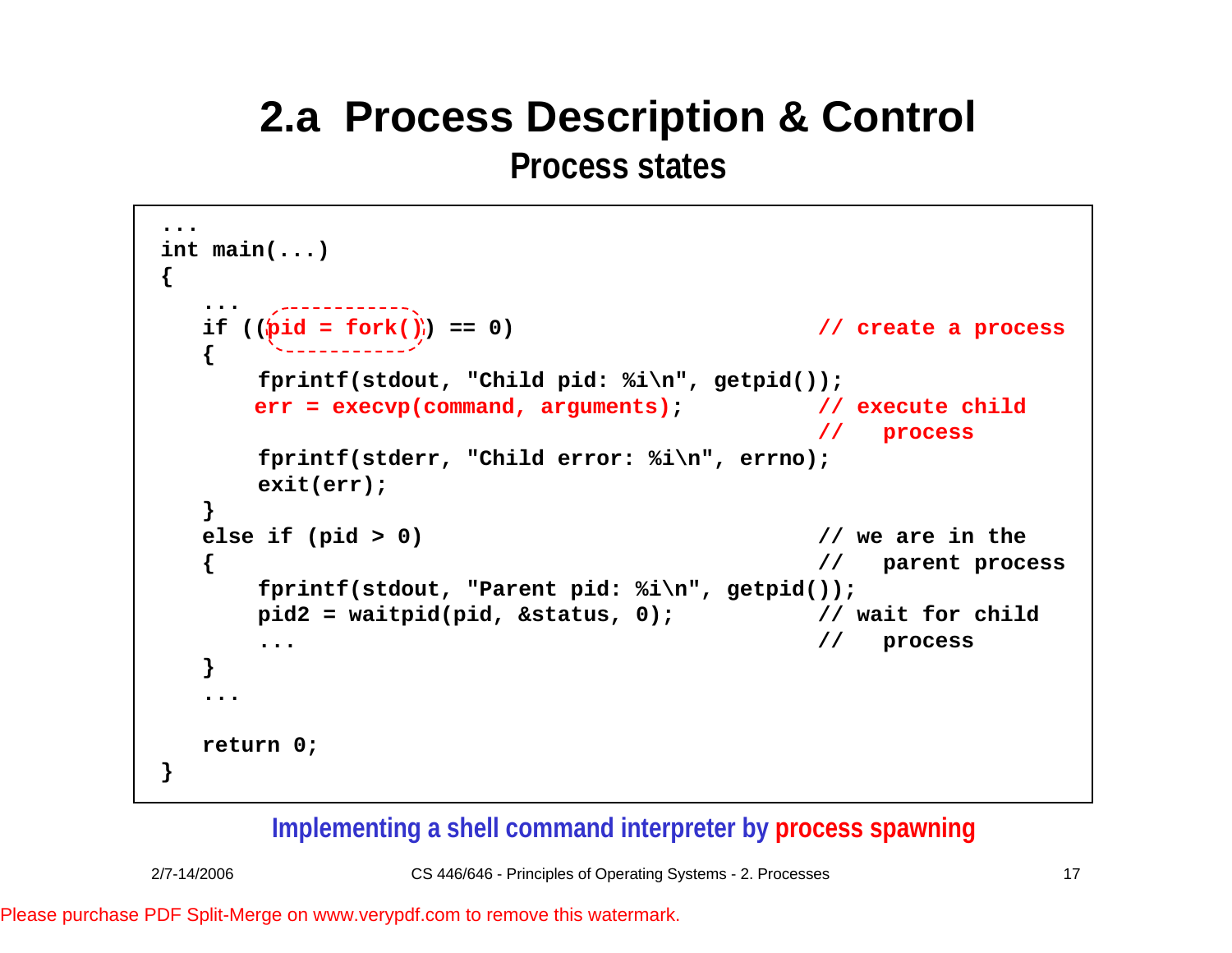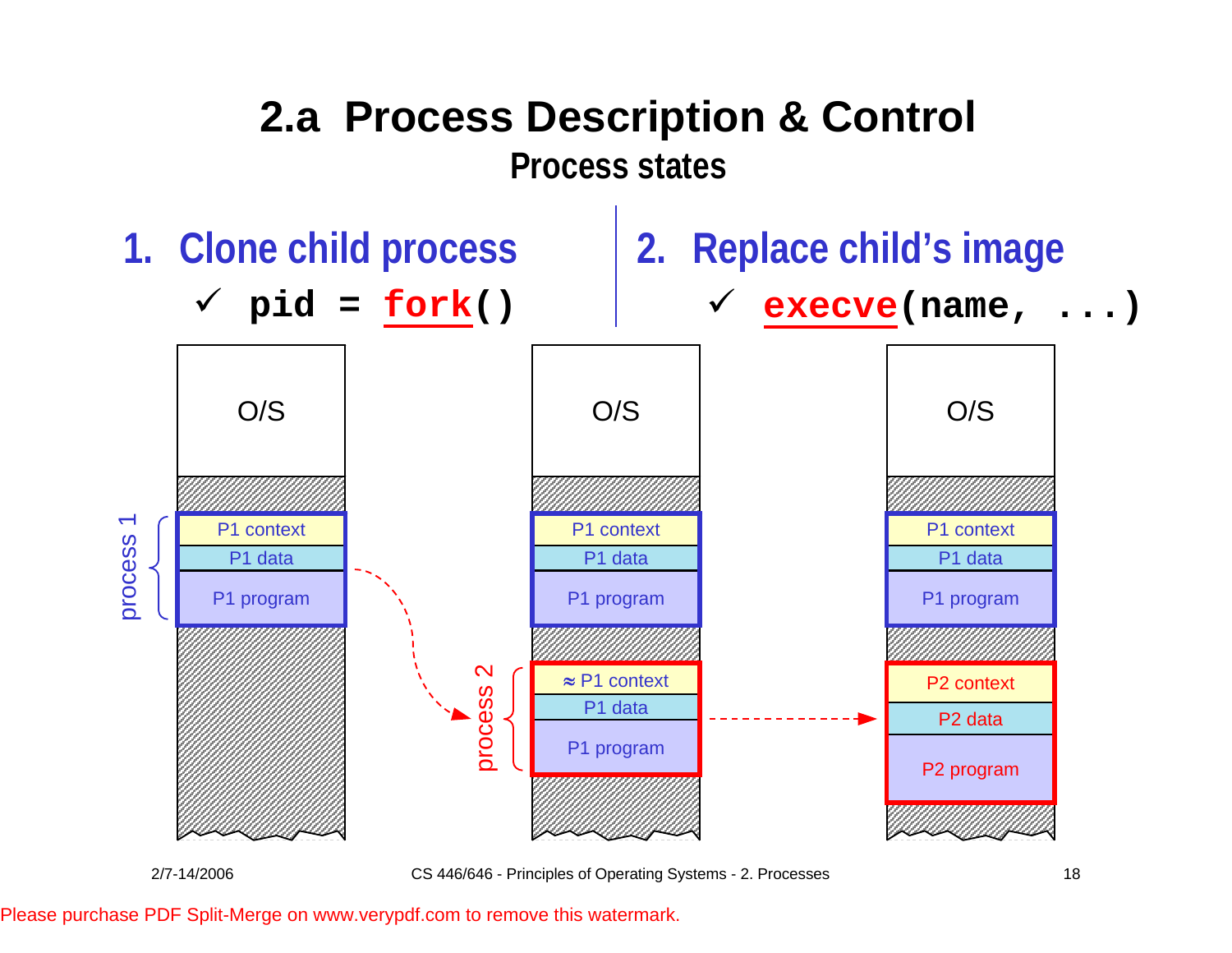¾ **Some events that lead to process termination (exit)**

 $\checkmark$  regular completion, with or without error code

processtriggered

- the process voluntarily executes an **exit(err)**  system call to indicate to the O/S that it has finished
- $\checkmark$ fatal error (uncatchable or uncaught)

call or preemption) O/S-triggered (foll owing system

- hardware interrupttriggered
- service errors: no memory left for allocation, I/O error, etc.
- total time limit exceeded
	- arithmetic error, out-of-bounds memory access, etc.
- $\checkmark$ killed by another process via the kernel

software interrupttriggered

- the process receives a **SIGKILL** signal
- $\blacksquare$ in some systems the parent takes down its children with it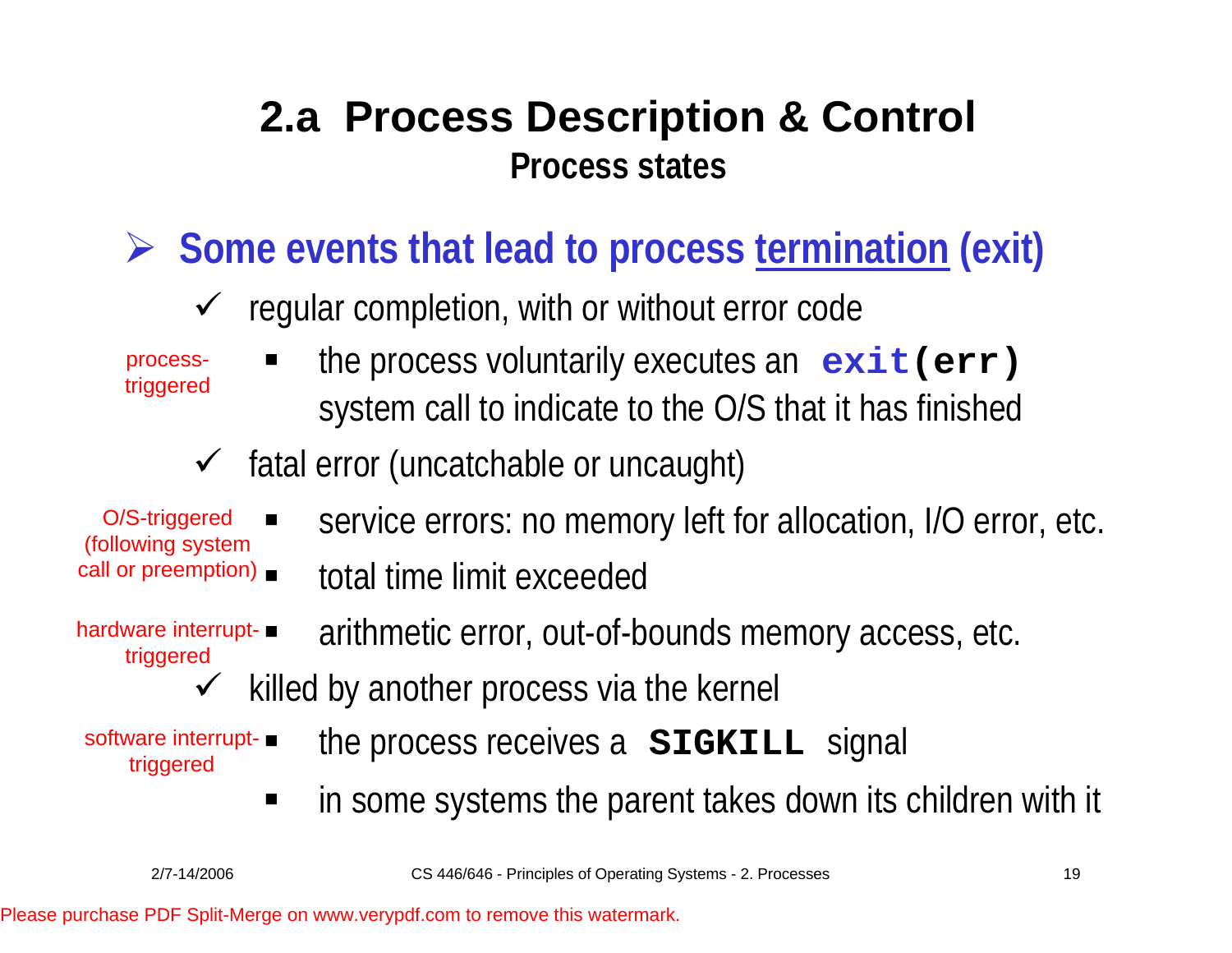¾ **Some events that lead to process pause / dispatch**

 $\checkmark$  I/O wait

O/S-triggered **■** (foll owing system call)

- a process invokes an I/O system call that blocks waiting for the I/O device: the O/S puts the process in "Not Running" mode and dispatches another process to the CPU
- $\checkmark$ preemptive timeout

hardware interrupttriggered (timer)

- the process receives a timer interrupt and relinquishes control back to the O/S dispatcher: the O/S puts the process in "Not Running" mode and dispatches another process to the CPU
- not to be confused with "total time limit exceeded", which leads to process termination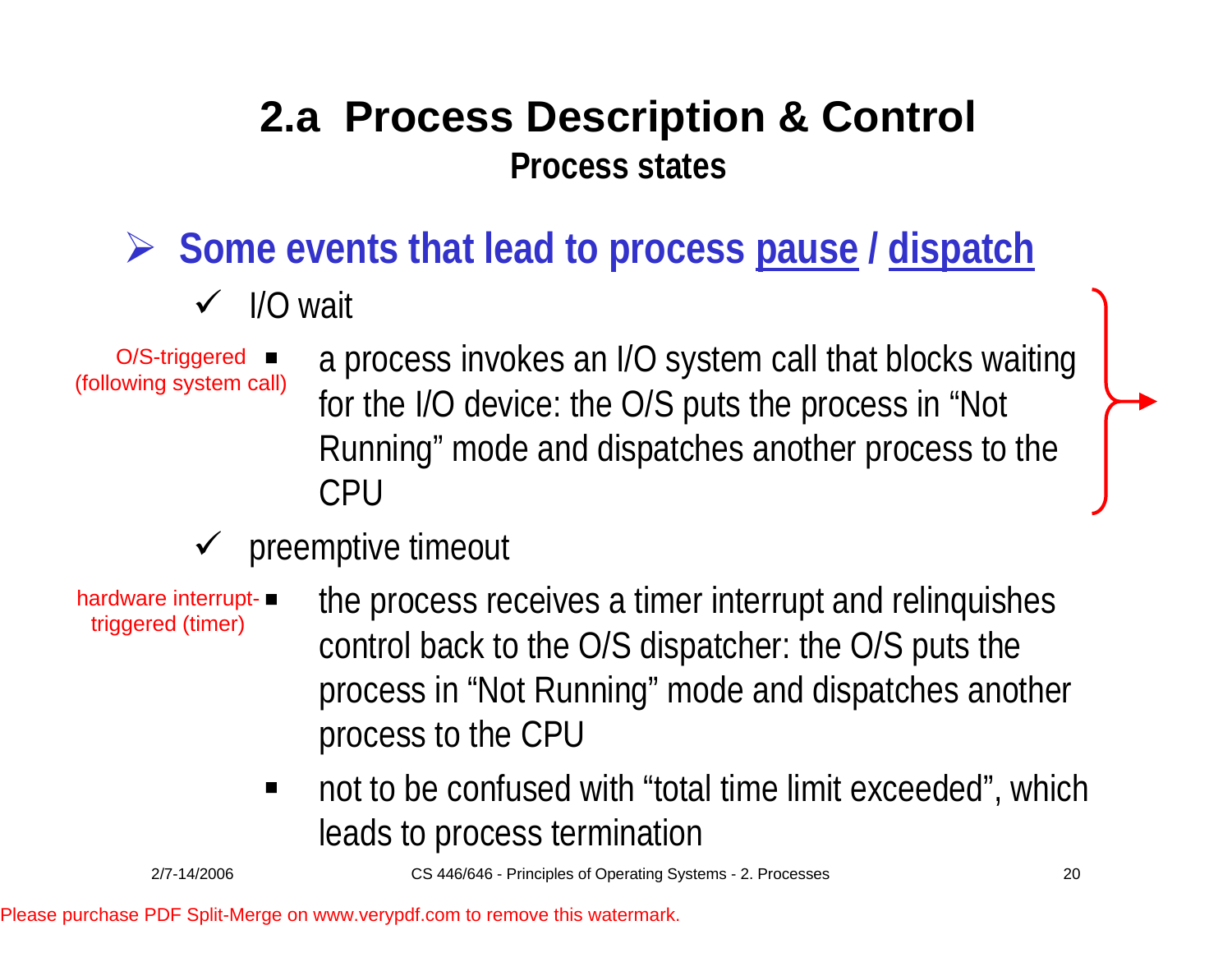

→ *not just mode switch: full process switch!* 11 steps in making a system call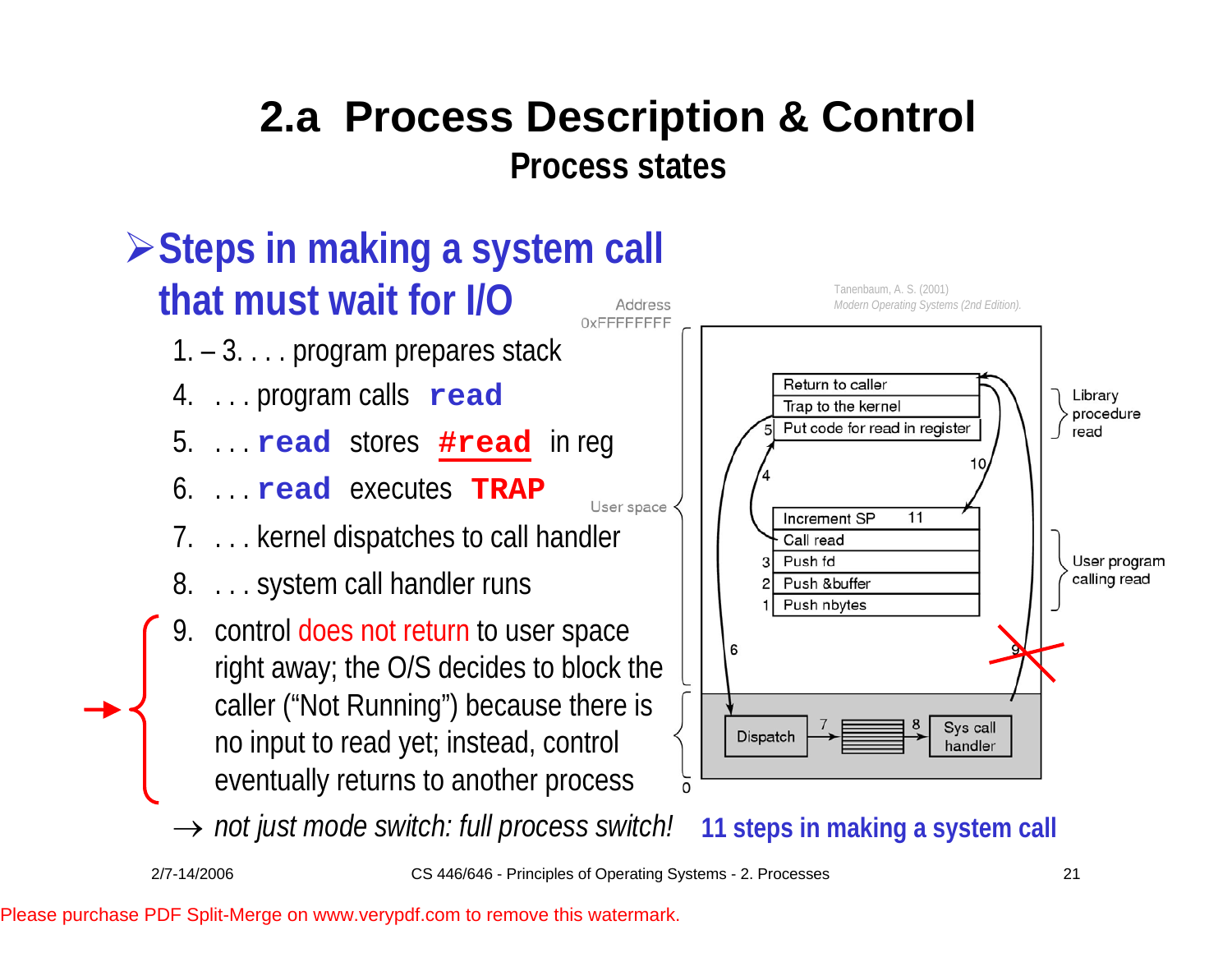- ¾ **Problem with the two-state model? model**
	- ◆ some "Not Running" processes are blocked (waiting for I/O, etc.)
	- $\checkmark$ the O/S wastes time scanning the queue for ready processes



→ solution: divide "Not Running" into "Ready" and "Blocked"

**Transition diagram of a three-state ("Blocked/Ready") process model**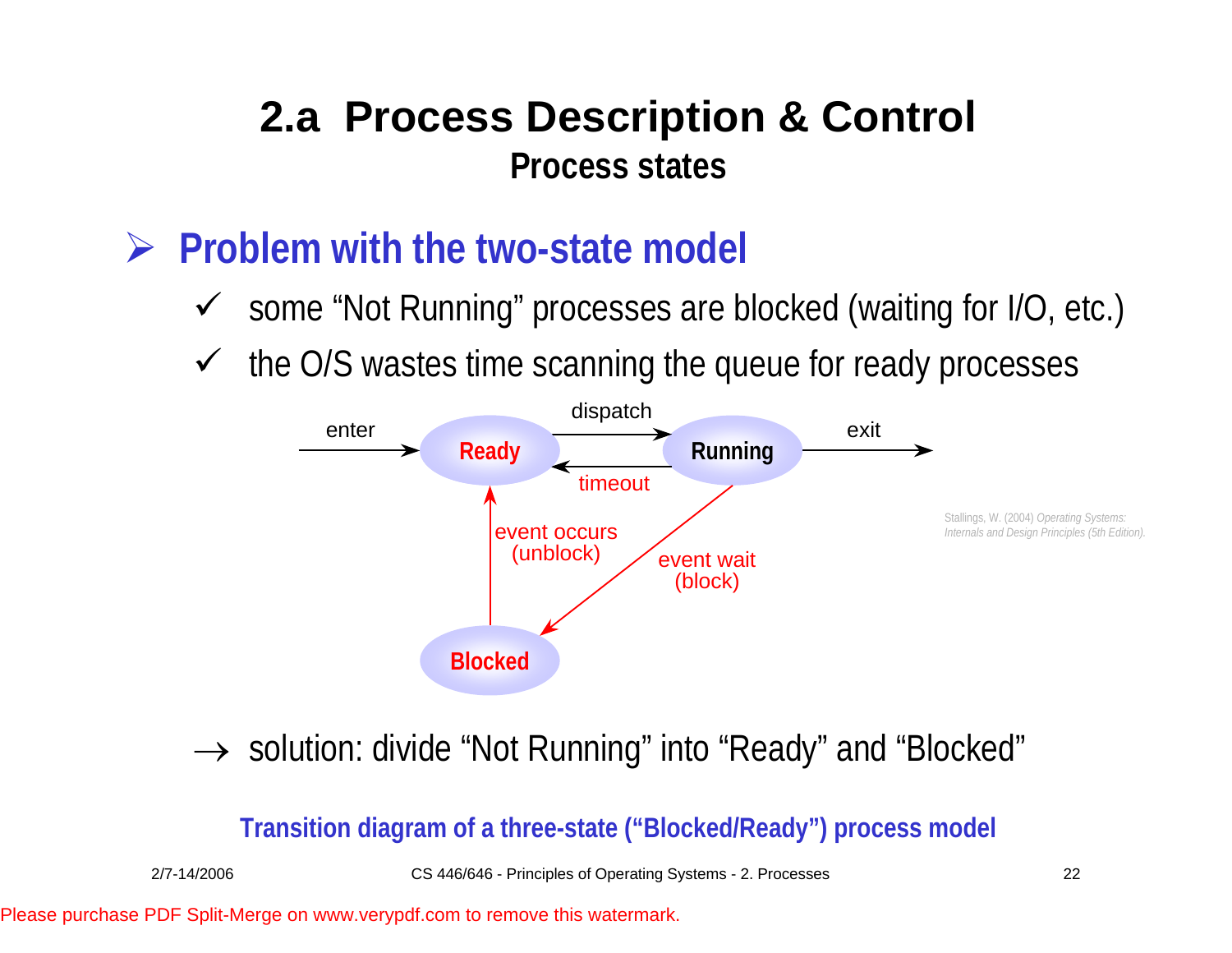**► Some events that lead to process timeout** / dispatch  $\checkmark$  I/O wait **block / unblock**

O/S-triggered **■** (foll owing system call)

- a process invokes an I/O system call that blocks waiting for the I/O device: the O/S puts the process in "Blocked" mode and dispatches another process to the CPU
- $\checkmark$  preemptive timeout

hardware interrupttriggered (timer)

- the process receives a timer interrupt and relinquishes control back to the O/S dispatcher: the O/S puts the process in "Ready" mode and dispatches another process to the CPU
- $\blacksquare$  not to be confused with "total time limit exceeded", which leads to process termination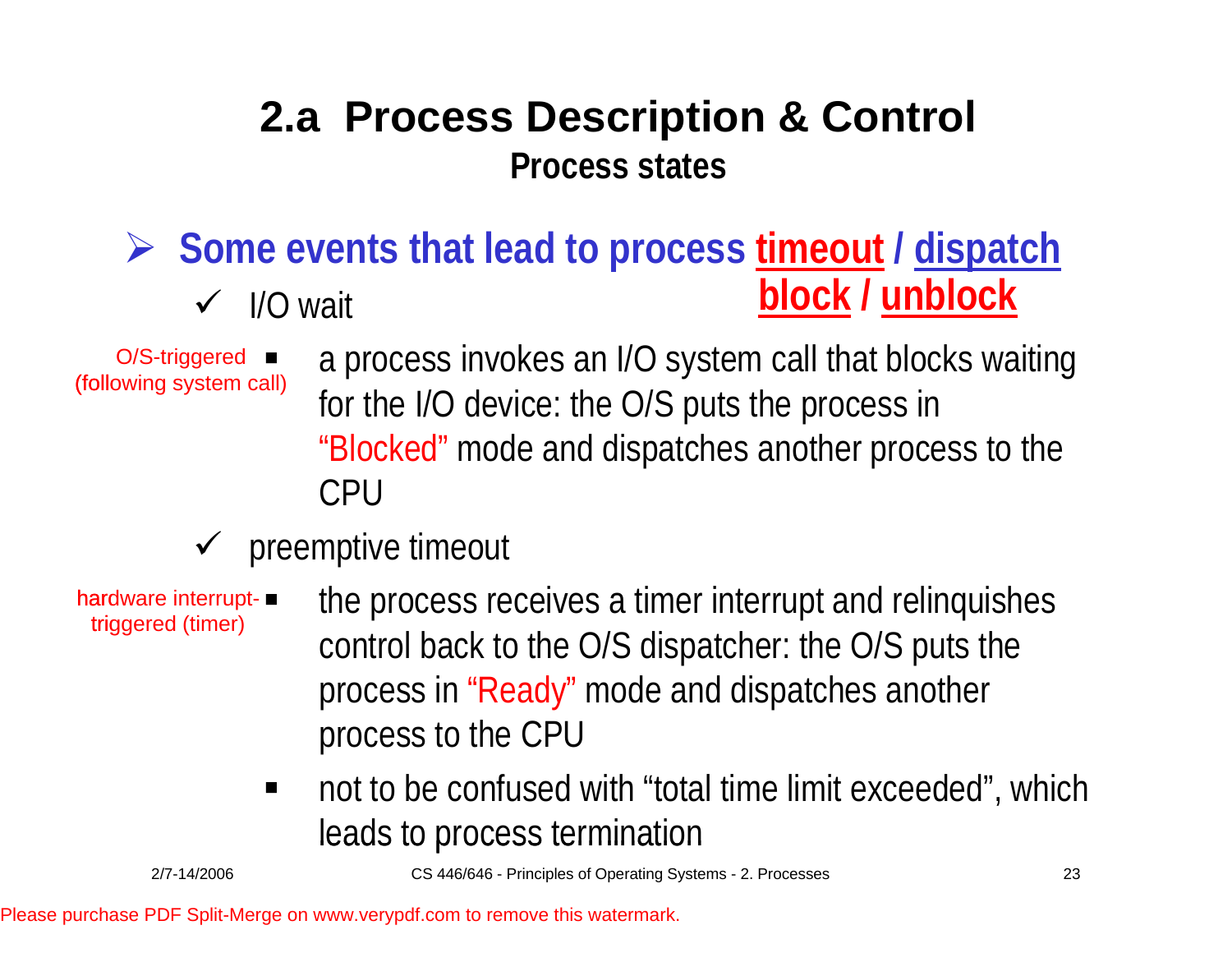¾ **How does the O/S keep track of three process states?**

 $\sqrt{ }$ by keeping an extra queue for blocked processes



**Queuing diagram of a three-state ("Blocked/Ready") process model**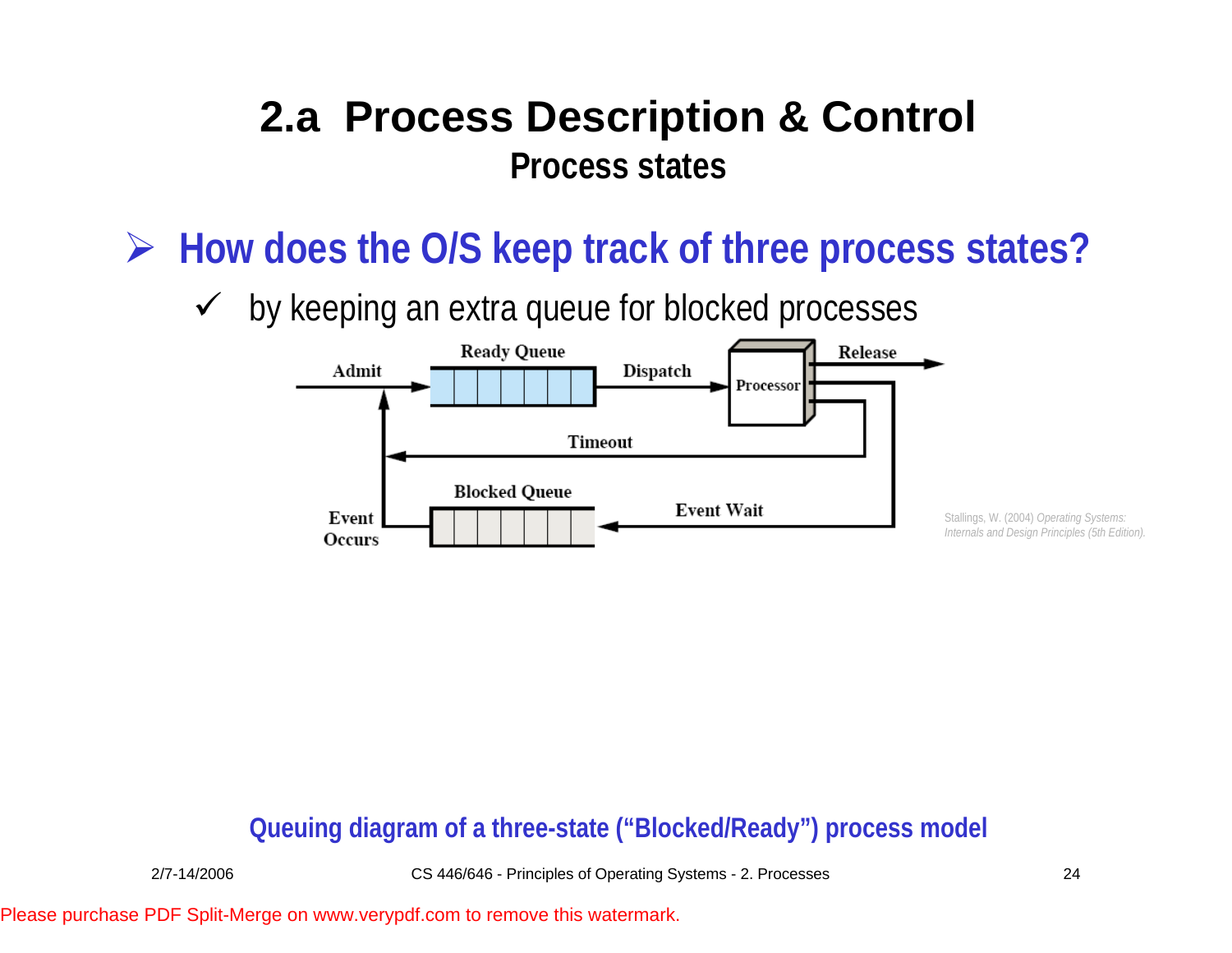**► To further reduce scanning, blocked processes can be placed in separate queues depending on the event type**



**Queuing diagram of a three-state ("Blocked/Ready") process model with multiple event queues**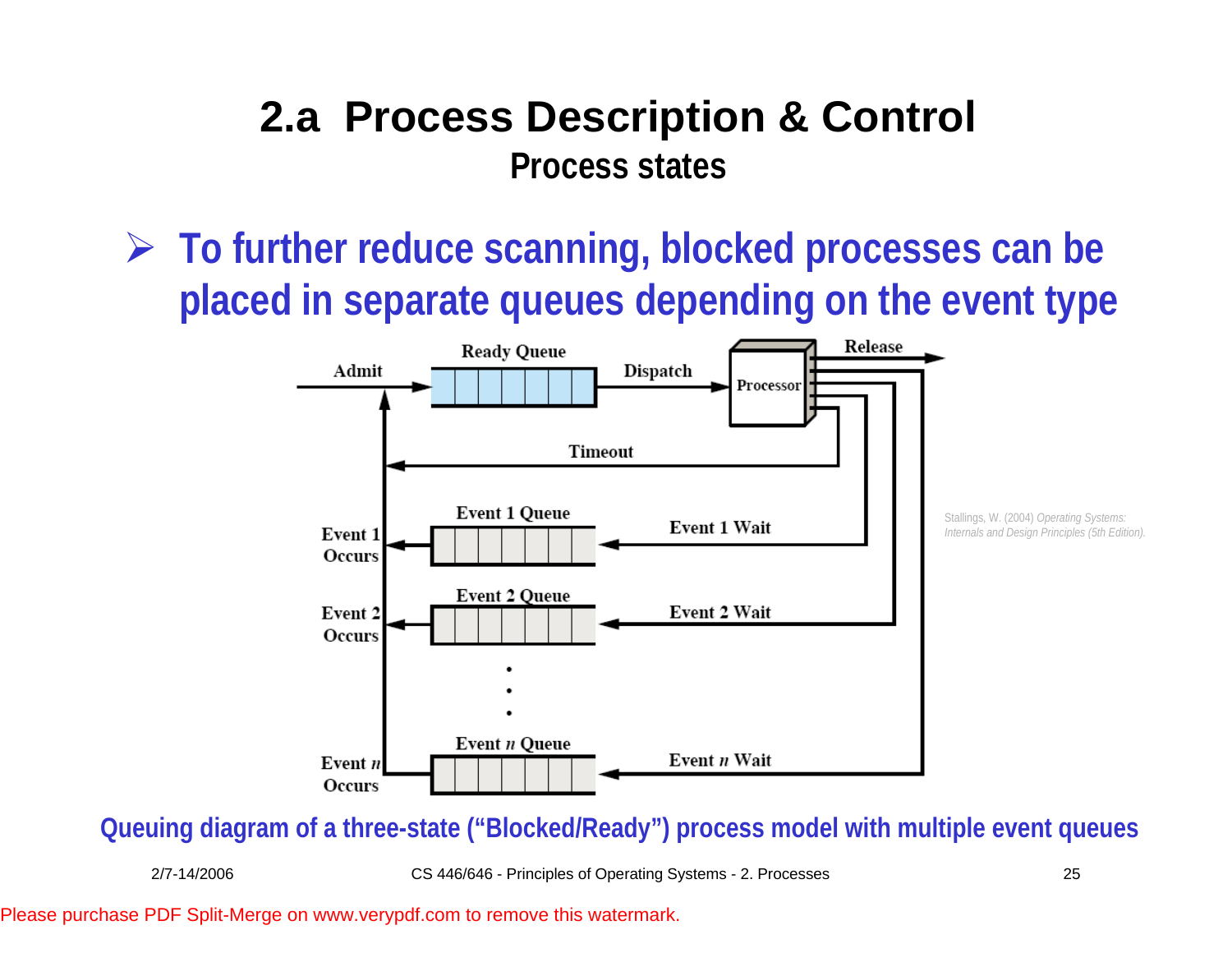¾ **How is a process actually created (entered)?**

- $\checkmark$ in two steps: first the PCB is created and put in a "New" pool
- $\checkmark$ then, program & data are loaded and the process is "Ready"



 $\checkmark$  conversely with termination: first, program & data are swapped out, while the PCB is retained in an "Exit" pool, then removed **Transition diagram of a five-state (New/Exit) model**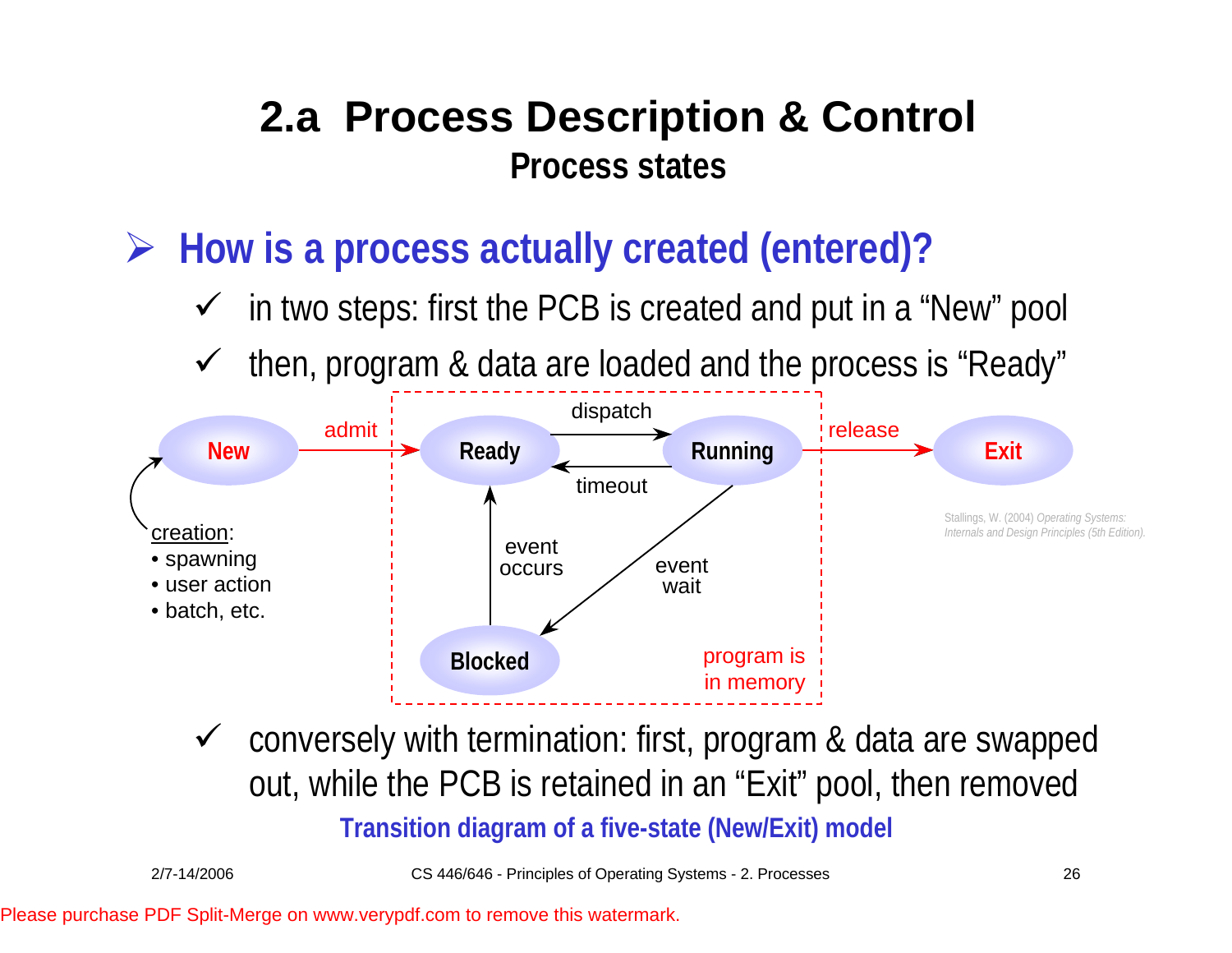- ¾ **Problems with the "Blocked/Ready" model? model**
	- $\checkmark$ blocked processes are taking up memory space
	- $\sqrt{ }$ a hungry CPU might soon run out of ready processes in memory



 $\rightarrow$  solution: swap processes out of memory and put them into a "Suspended" state

**Transition diagram of a six-state ("Suspended") model**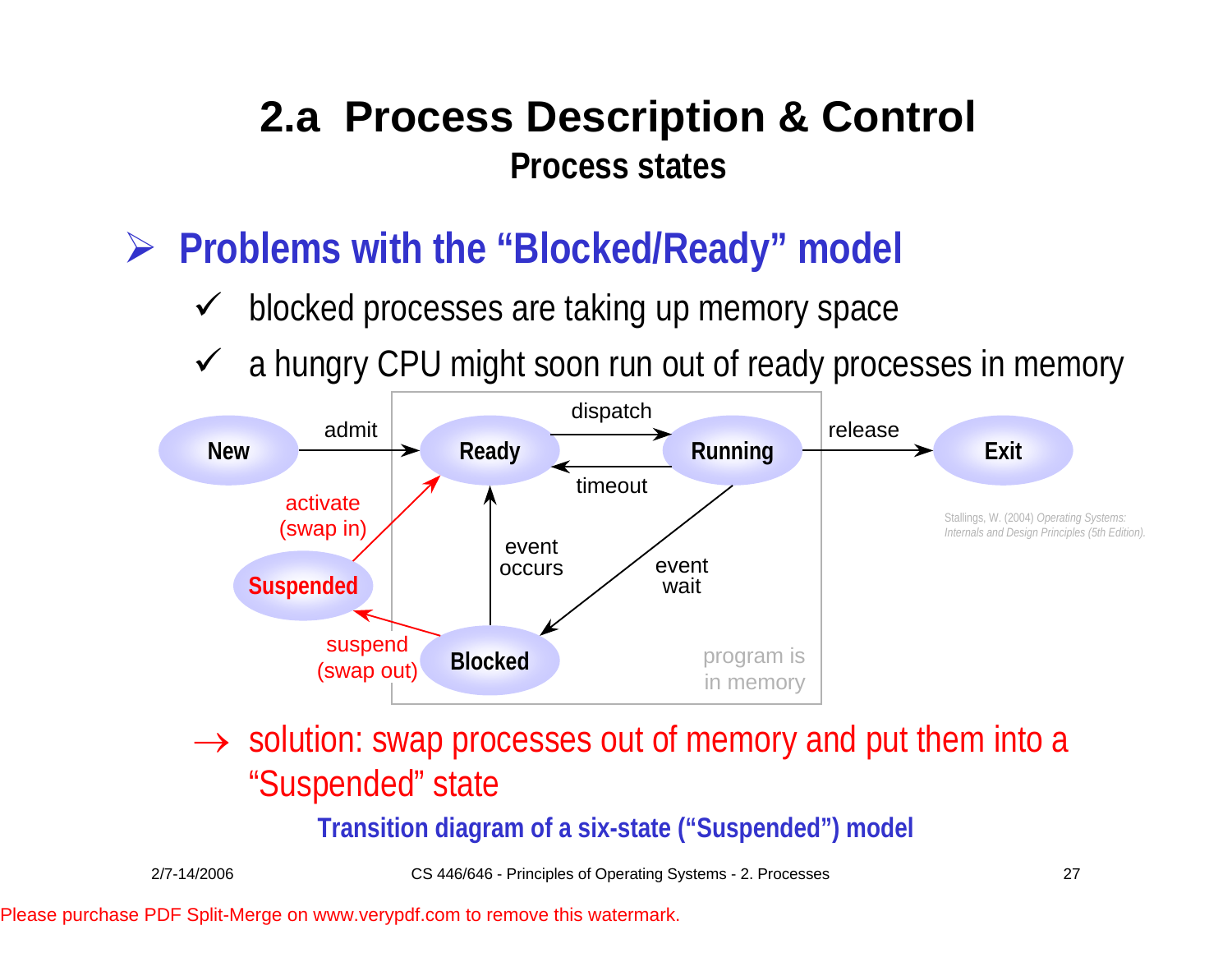- **► Last problem with the "Suspended" model** 
	- $\checkmark$ why swap in a suspended process that was blocked anyway?
	- → solution: add a "Suspended Ready" state

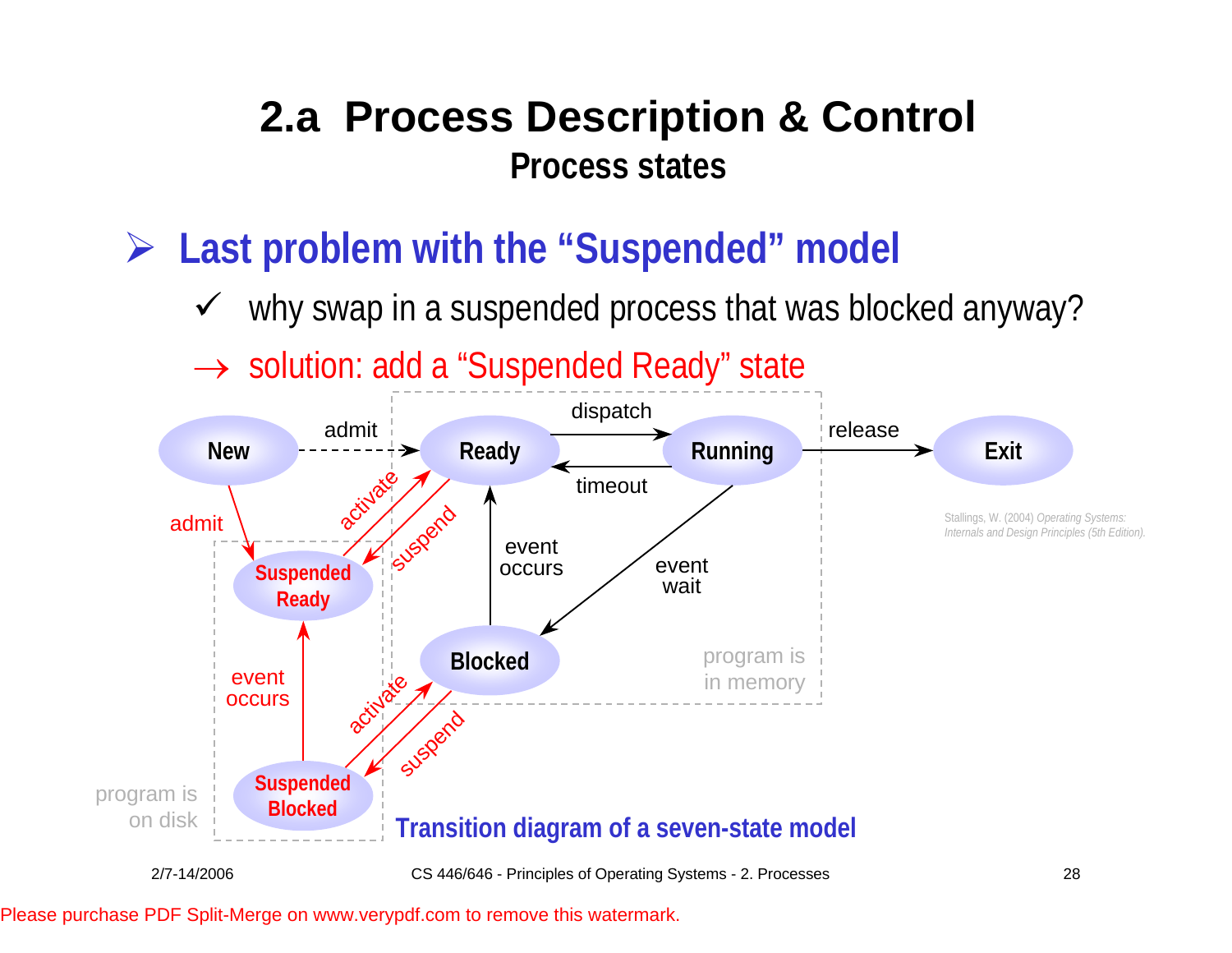- ¾ **Two independent concepts**  × **two values each**
	- $\checkmark$  whether a process is waiting on an event (is "Blocked") or not
	- $\checkmark$  whether a process has been swapped out of main memory (is "Suspended") or not
- = **Four combined states**
	- $\checkmark$  "Ready": the process is in memory and available for execution
	- $\checkmark$  "Blocked": the process is in main memory awaiting an event
	- 9 "Suspended Blocked": the process is in secondary memory and awaiting an event
	- $\checkmark$  "Suspended Ready": the process is in secondary memory but is available for execution as soon as it is loaded into memory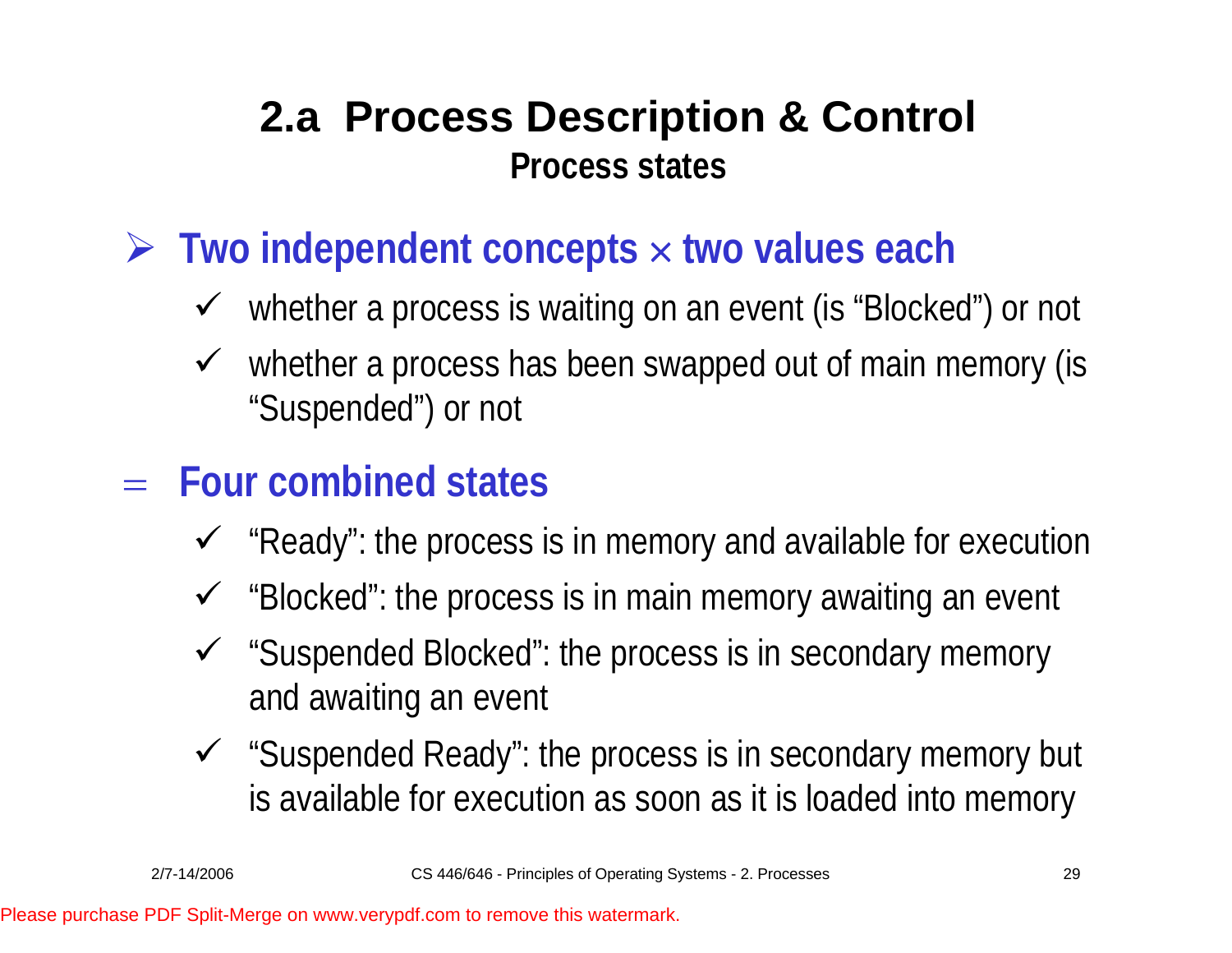# **2.a Process Description & Control**

**Process states**

Note: Release of memory by swapping is not the only motivation for suspending processes. Various background processes may also be turned off and on, depending on CPU load, suspicion of a problem, some periodical timer or by user request.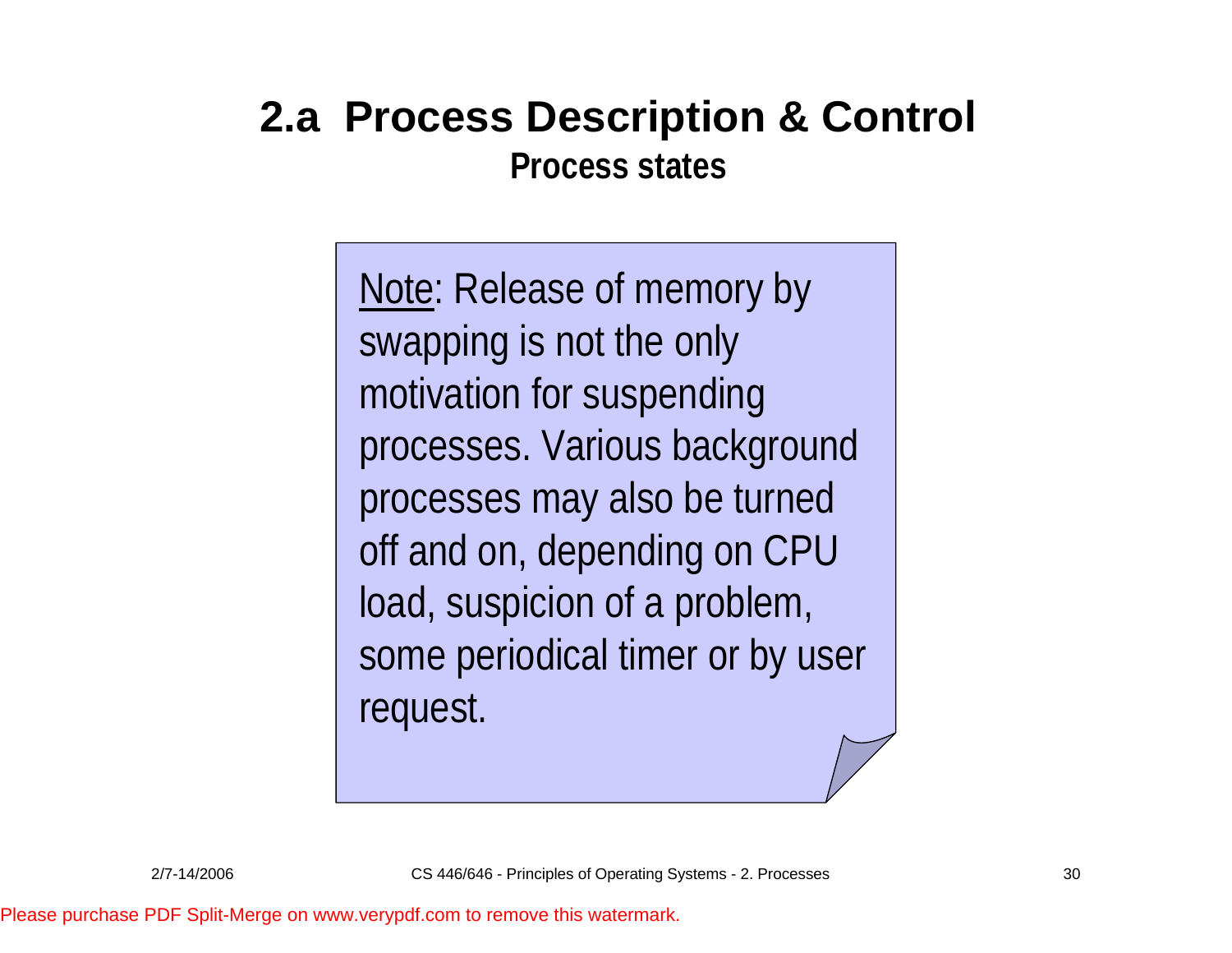¾ **The O/S has to multiplex resources to the processes**

- $\checkmark$  a number of processes have been created
- $\checkmark$  each process during the course of its execution needs access to system resources: CPU, main memory, I/O devices



Stallings, W. (2004) *Operating Systems: Internals and Design Principles (5th Edition).* 

#### **Resource allocation for processes (one snapshot in time)**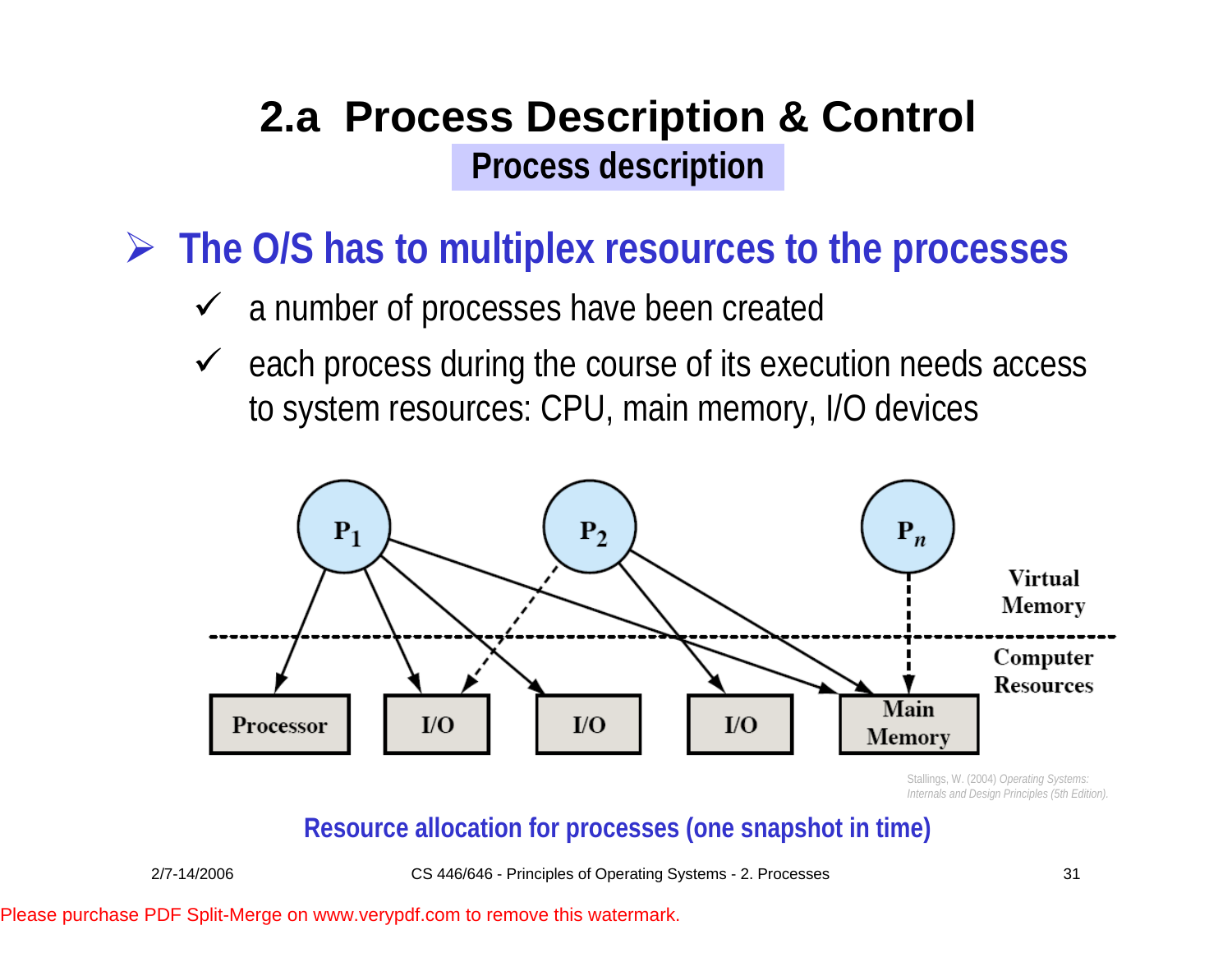- ¾ **To do this, the O/S must be a zealous bureaucrat keeping all sorts of tables** 
	- $\checkmark$  **memory tables** – what part of memory is currently reserved for what process
	- 9 **I/O tables** what I/O device is currently assigned to what process
	- $\checkmark$  file tables what file is currently opened by what process
	- $\checkmark$  **process tables** – what are the processes running, blocked, suspended, etc.
- ¾ **Naturally, these tables are crossreferenced in many ways**



Carmen Tomfohrde - *Three-ring binders*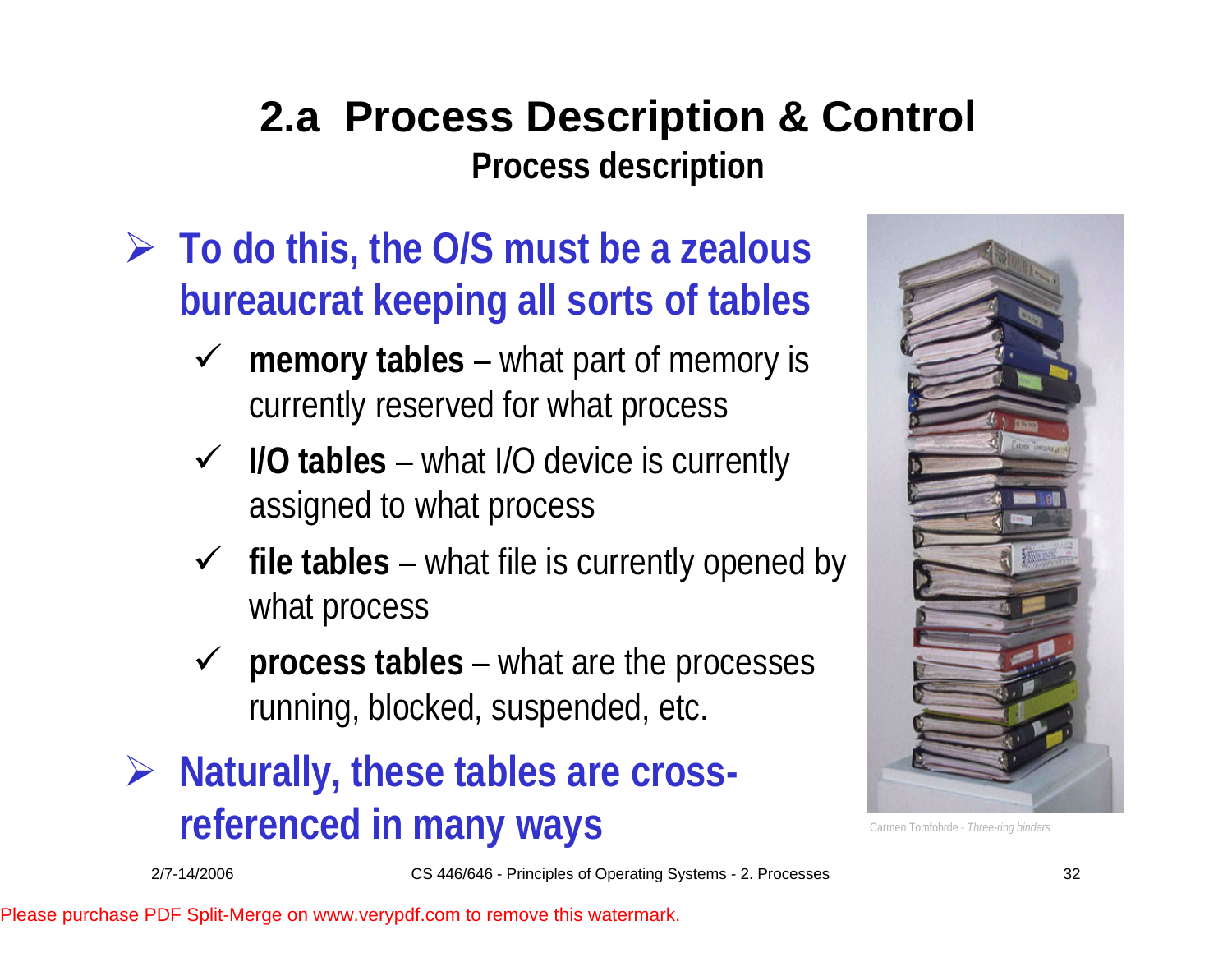

#### **General structure of an operating system's control tables**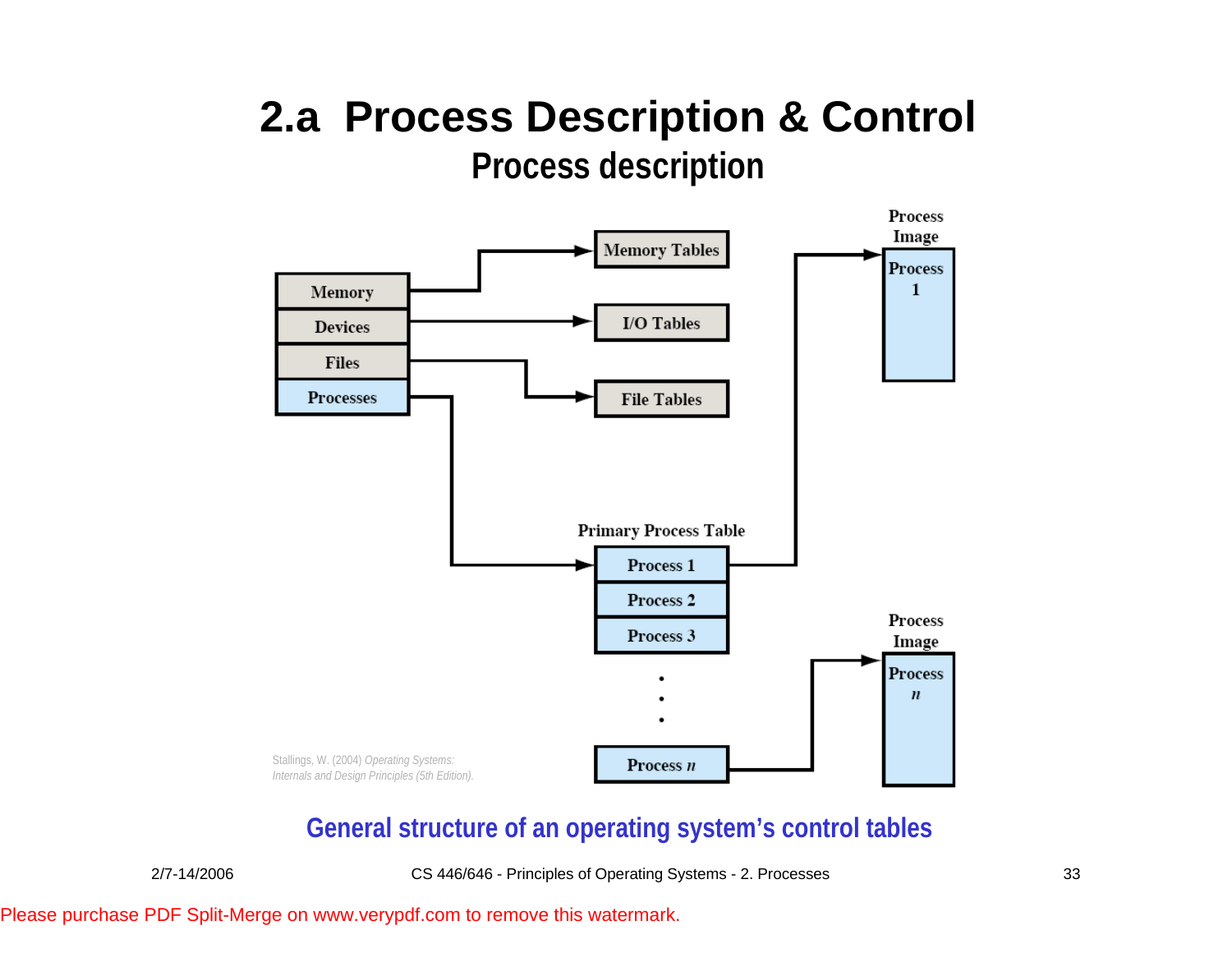- ¾ **In the process table, the O/S keeps one ID structure per process, the** *Process Control Block* **(PCB), containing:**
	- $\checkmark$  **process identification data**
		- numeric identifiers of the process, the parent process, the user, etc.
	- 9 **CPU state information**
		- user-visible, control & status registers
		- stack pointers
	- $\sqrt{ }$  **process control information**
		- scheduling: state, priority, awaited event
		- used memory and I/O, opened files, etc.
		- ٠ pointer to next PCB

 $14 - 32 = 25$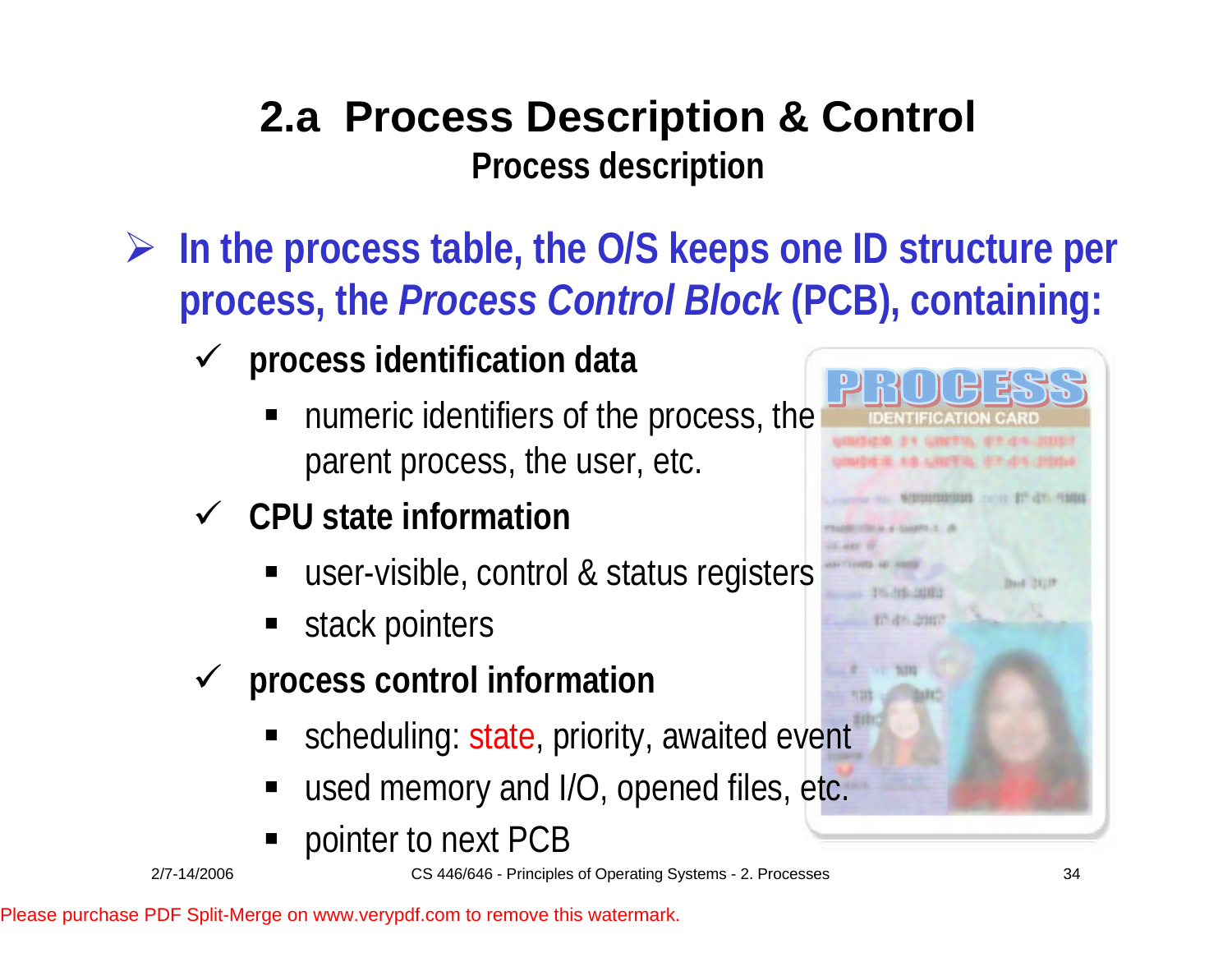¾ **Example of process and PCB location in memory**



#### **Illustrative contents of a process image in (virtual) memory**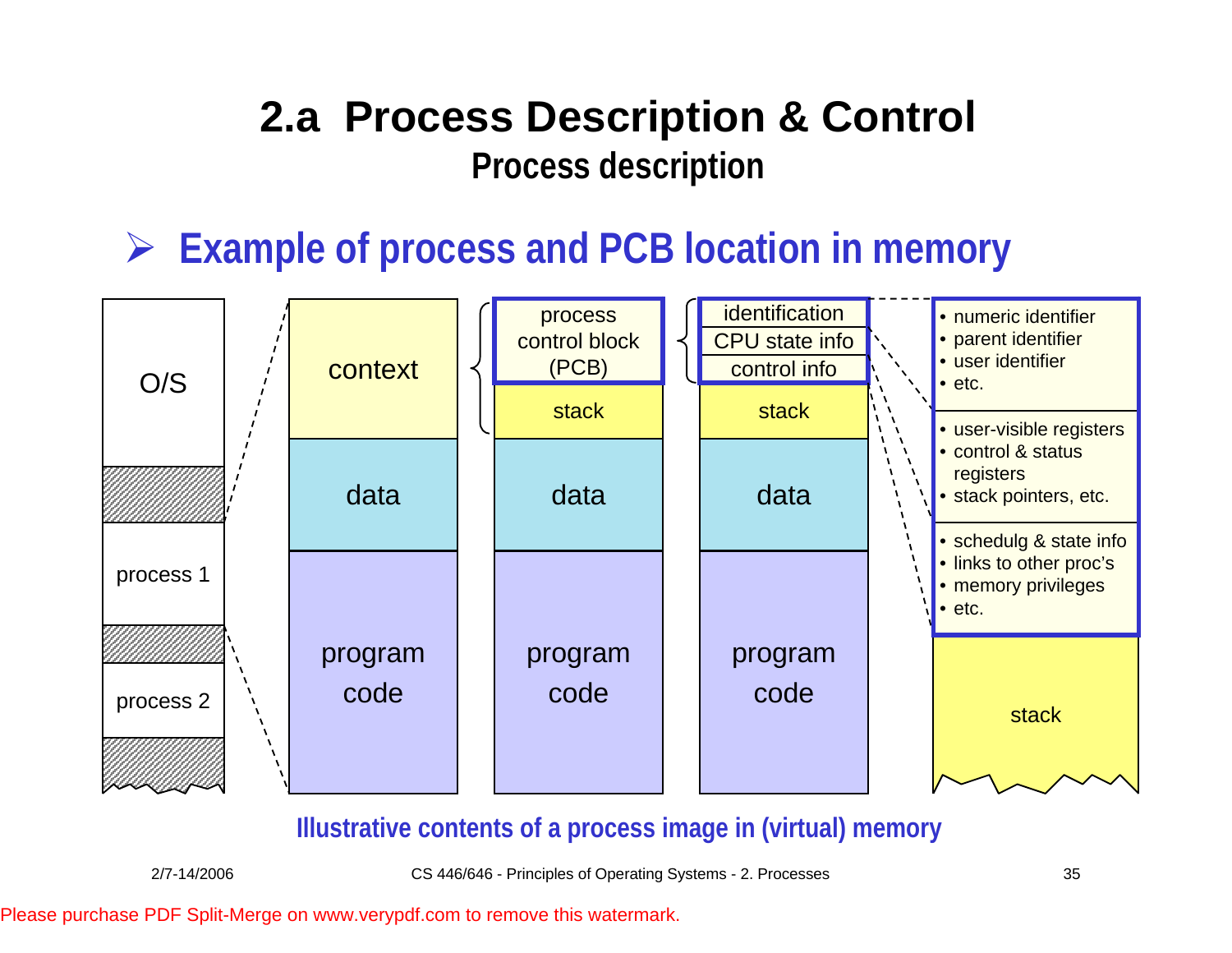Note: In reality, depending on the specific O/S:

- PCB, stack, and user address space may be laid out in a different order
- within user space, data and program may be mixed.

Moreover:

- the process image may not be present in physical memory in its entirety
- the portion of process image in memory may not be contiguous, but distributed over disjoint address areas ("pages").

We will meet the last two concepts again when we study **virtual memory**.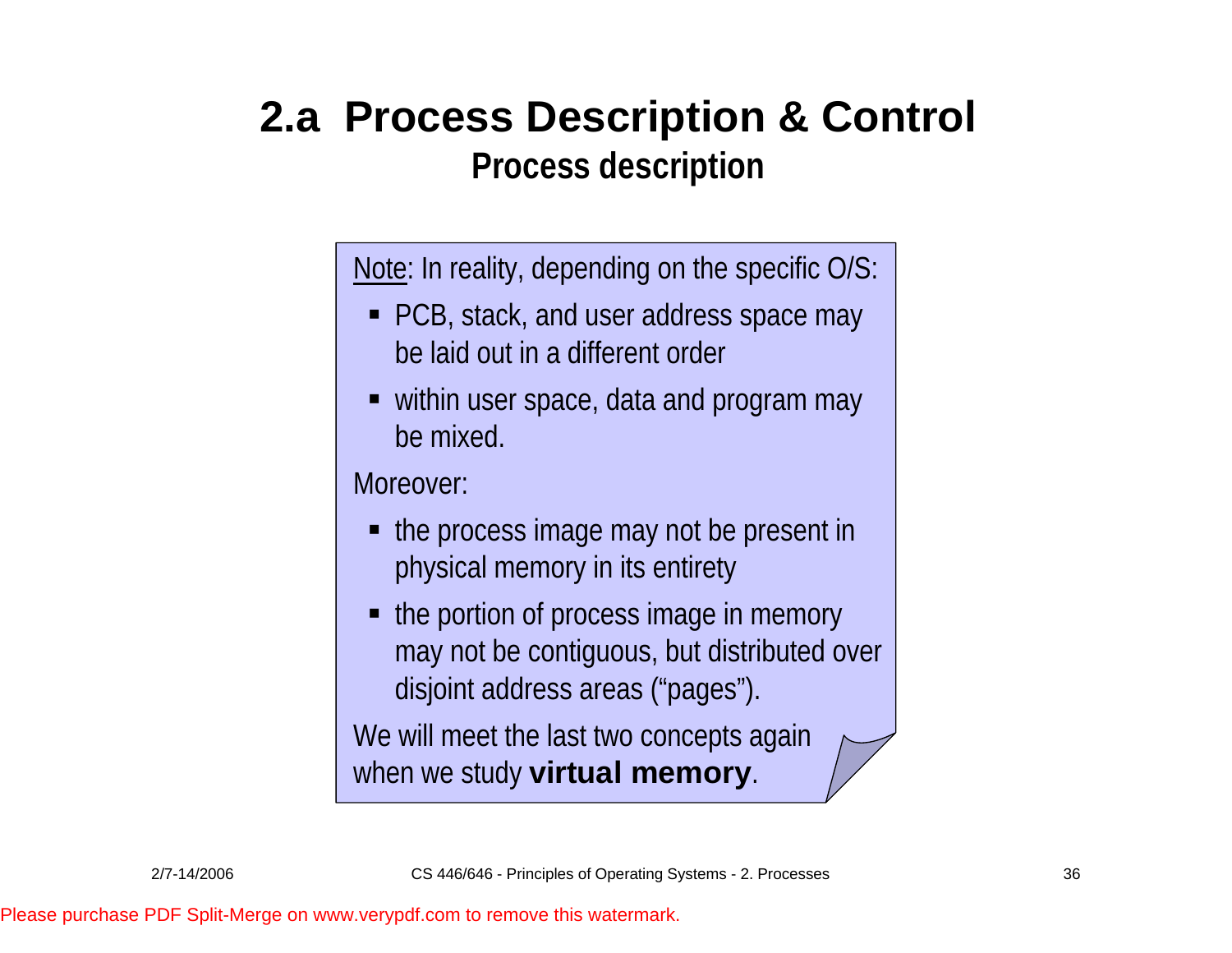- ¾ **The PCB is the most important O/S data structure**
	- $\checkmark$  the set of PCBs (the process table) practically defines the state of the O/S
	- $\checkmark$  PCBs must be read/modified all the time by almost all modules in the O/S: scheduler, resource allocator, interrupt handler, performance monitor, etc.
	- $\checkmark$  therefore it is a good design practice to dedicate one low-level handler ("clerk") to the protection of the process table; then, the modules must ask this handler for any read/write access
	- $\checkmark$  we have seen this design pattern before: encapsulate a critical resource in a service layer or module for better control and orderly access; this is the whole story of an O/S!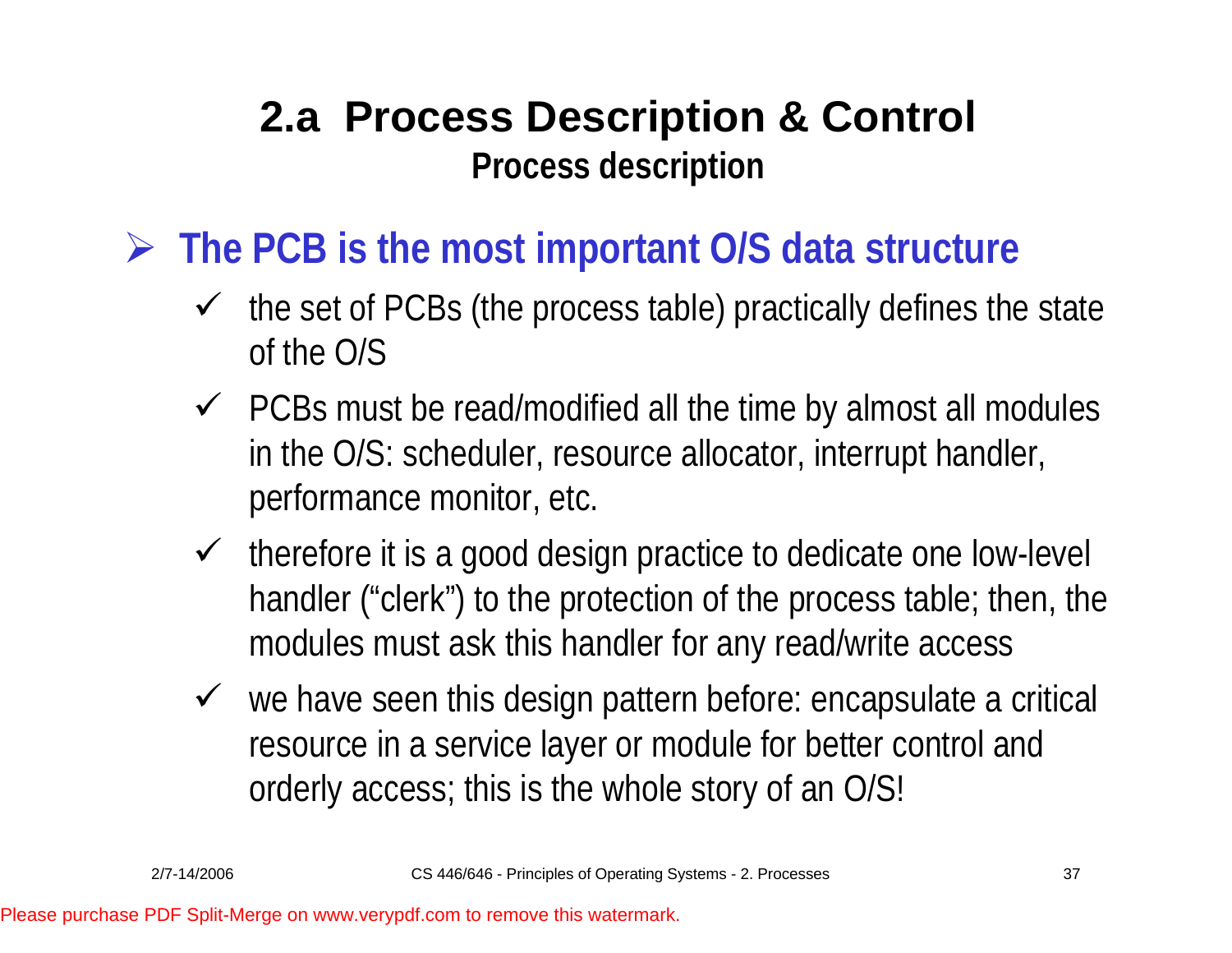¾ **The process table can be split into per-state queues**

 $\checkmark$  PCBs can be linked together if they contain a pointer field

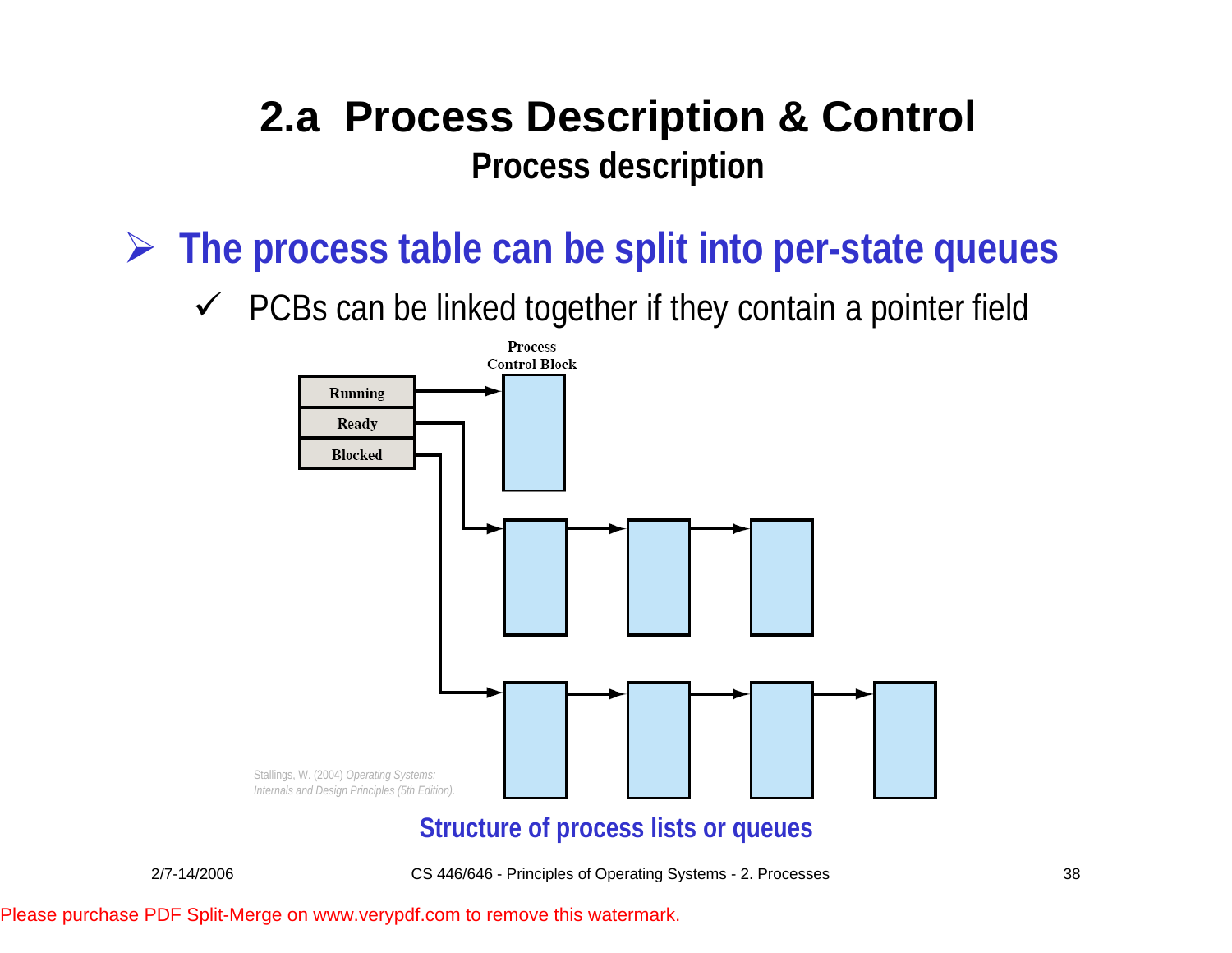¾ **The blocked processes can themselves be split into device-specific queues**

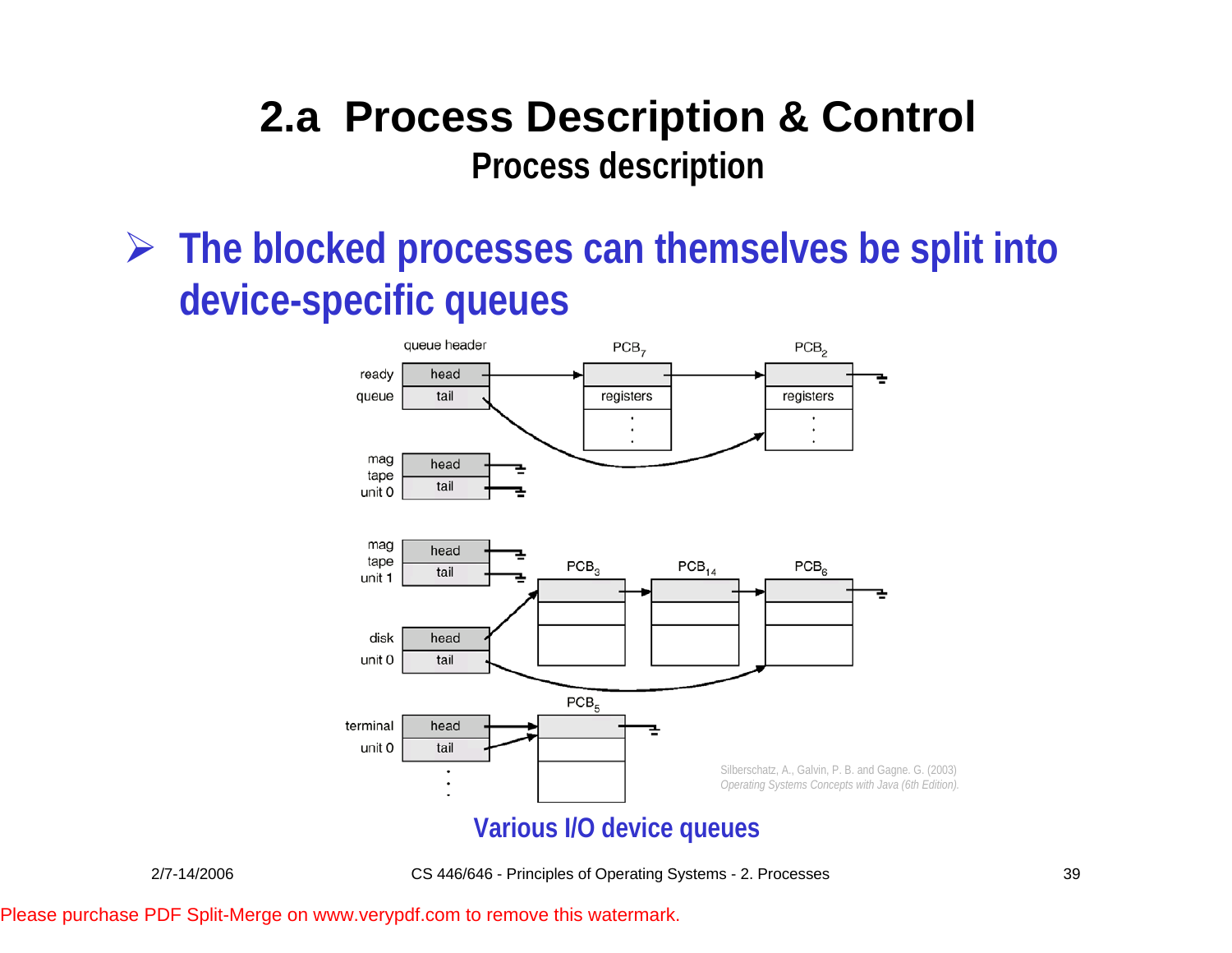```
struct task_struct
{
   volatile long state; /* -1 unrunnable, 0 runnable, >0 stopped */
   unsigned long flags; /* per process flags, defined below */
   ...struct mm_struct *mm; /* memory */
   ...struct task_struct *next_task, *prev_task; /* linked list */
   ...struct linux_binfmt *binfmt; /* task state */
   int exit_code, exit_signal;
   ...pid_t pid; /* process ID */
   pid_t pgrp; /* process group ID */
   .../* 
    * pointers to parent process, youngest child, younger sibling,
    * older sibling, respectively.
    */
   struct task_struct *p_opptr, *p_pptr, *p_cptr, *p_ysptr, *p_osptr;
   ...struct thread_struct thread; /* CPU-specific state of this task */
   ...struct files_struct *files; /* open file information */
   ...
}
```
#### **Sample of the PCB data structure task\_struct in Linux**

http://lxr.linux. no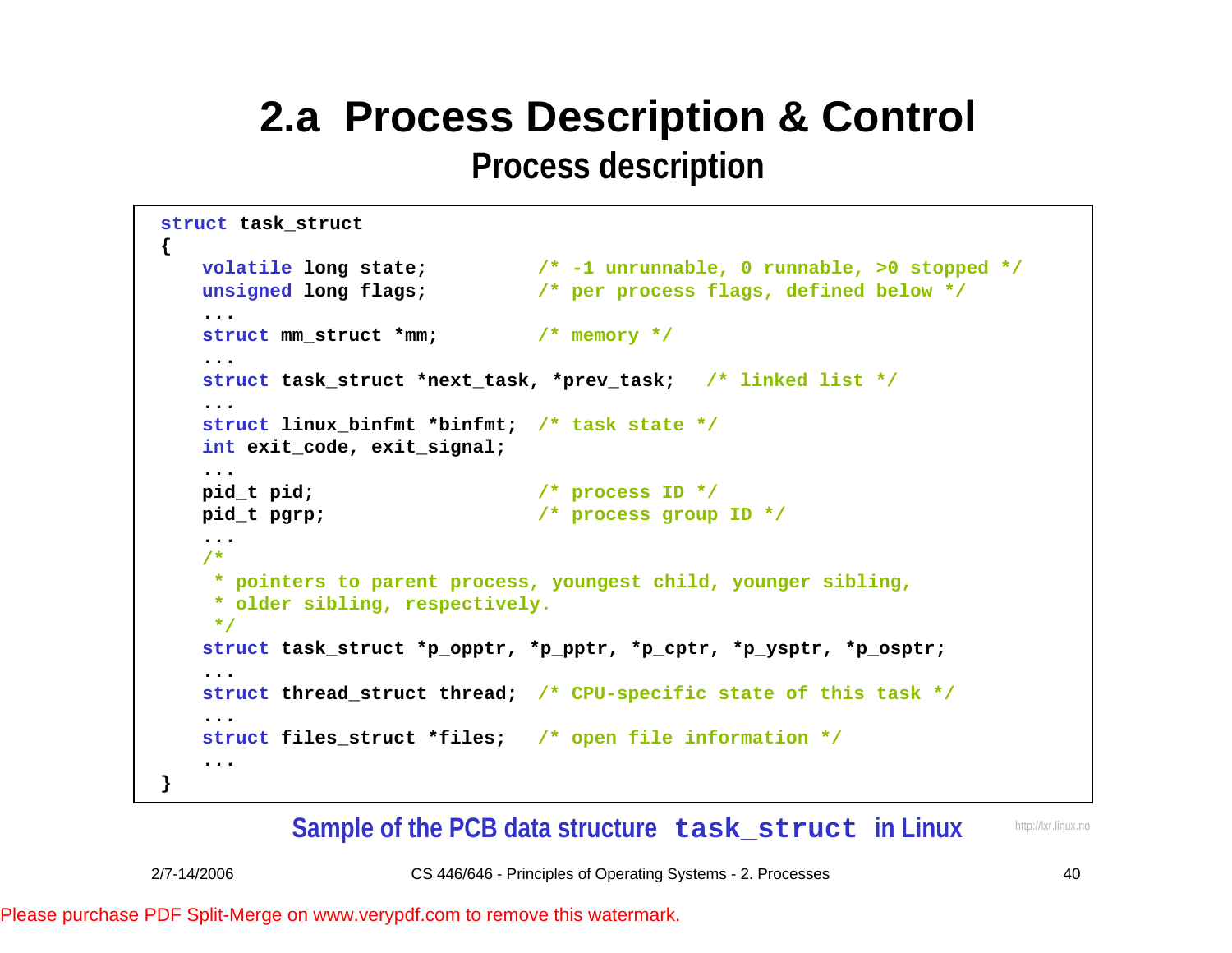¾ **How is a process created by the O/S, step by step?**

- 1. a unique identifier is assigned to the new process
	- ٠ one new entry is added to the primary process table
- 2. memory space is allocated for the process
	- ٠ this includes program (with linkages), data, stack and PCB
- 3. the PCB is constructed and initialized
	- ٠ ID, state = "Ready", CPU state = empty, resources = none
- 4.the PCB is placed in the appropriate queue (linked list)
- 5. other O/S modules are notified about the new process
	- create or expand other data structures to accommodate info about the new process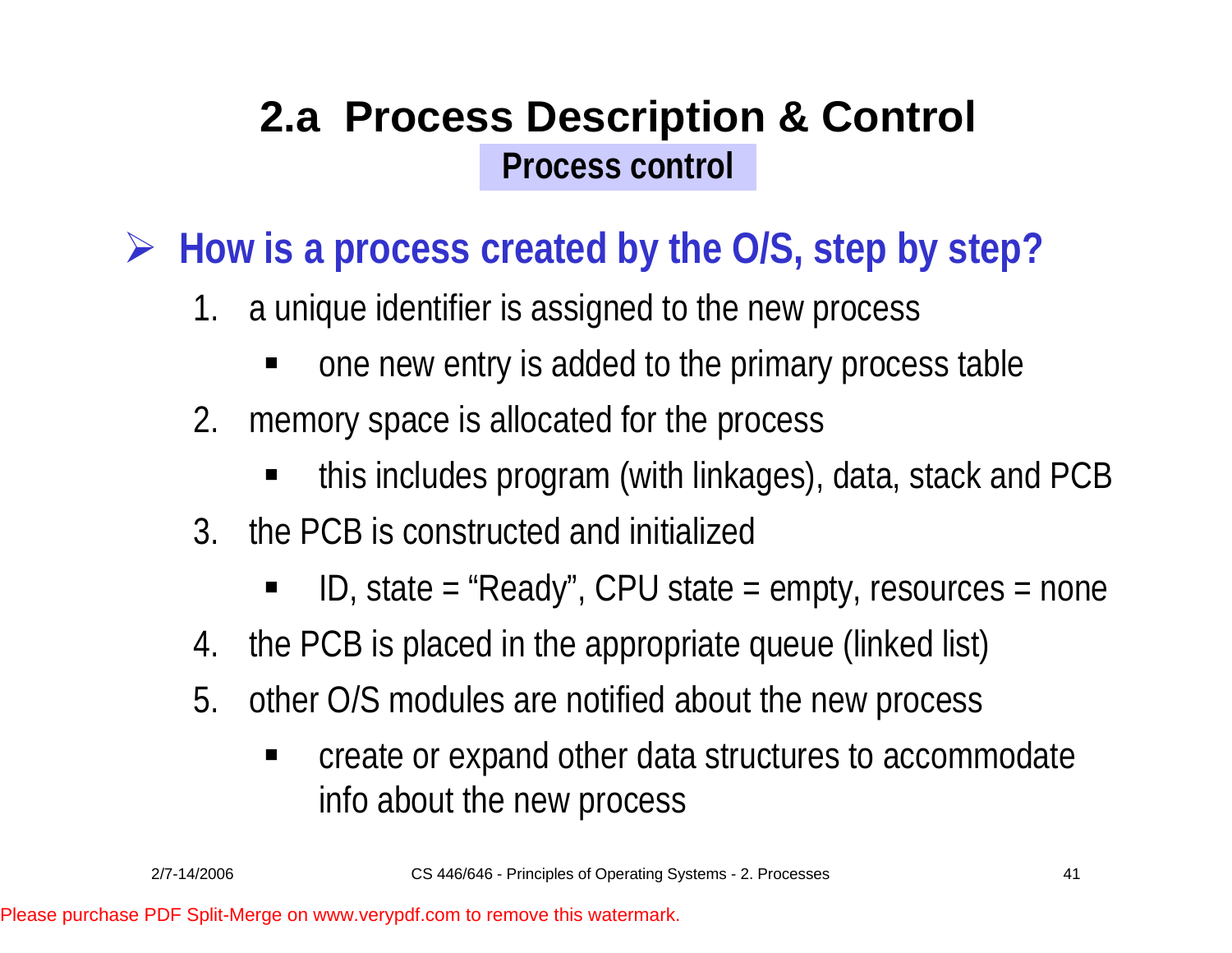¾ **What events trigger the O/S to switch processes?**

- 9 **interrupts** — external, asynchronous events, independent of the currently executed process instructions
	- $\blacksquare$  clock interrupt  $\rightarrow$  O/S checks time and may block process
	- $\blacksquare$  I/O interrupt  $\rightarrow$  data has come, O/S may unblock process
	- **n** memory fault  $\rightarrow$  O/S may block process that must wait for a missing page in memory to be swapped in
- $\checkmark$  **exceptions** —— internal, synchronous (but involuntary) events caused by instructions  $\rightarrow$  O/S may terminate or recover process
- $\checkmark$  **system calls** ———— — voluntary <u>synchronous</u> events calling a specific O/S service  $\rightarrow$  after service completed, O/S may either resume or block the calling process, depending on I/O, priorities, etc. **traps**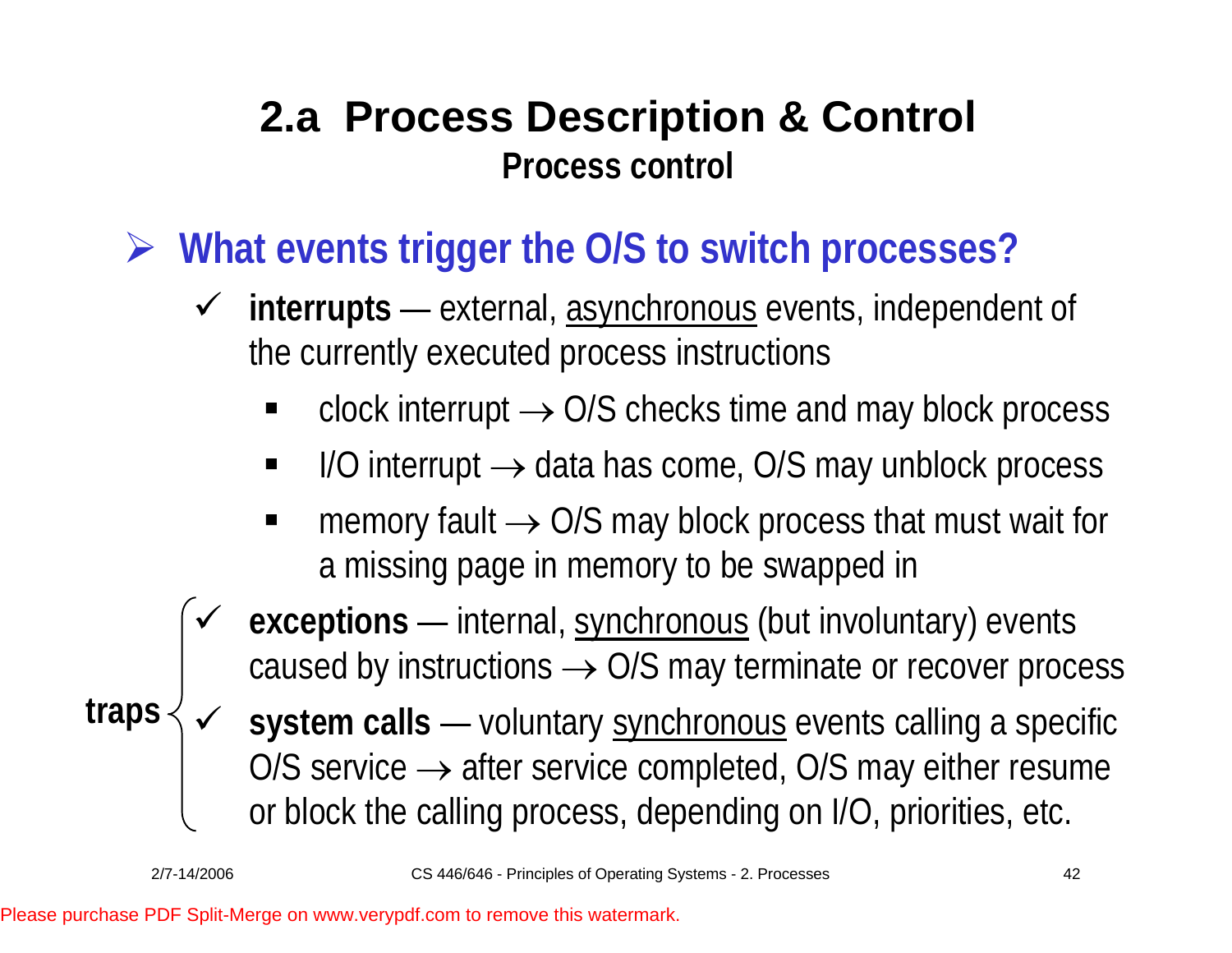## ¾ **Interrupts or traps**

- $\checkmark$  are caught in a third stage of the fetch/ execute cycle and
- $\checkmark$  transfer control (PC) to an interrupt handler in kernel space,
- $\checkmark$  which branches to O/S routines specific to types of interrupts;
- $\checkmark$  the CPU is eventually returned to this user

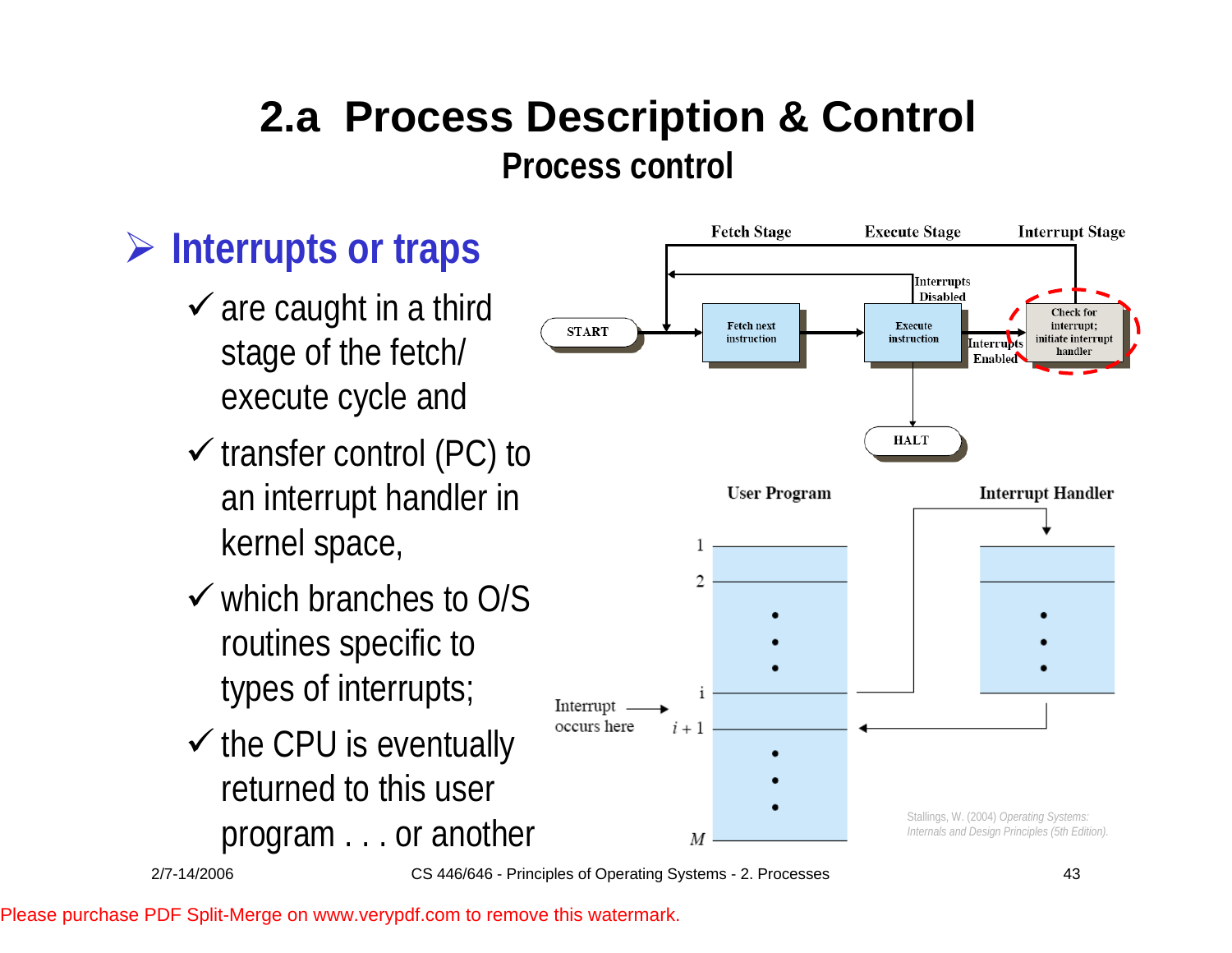#### ¾ **Process switch**

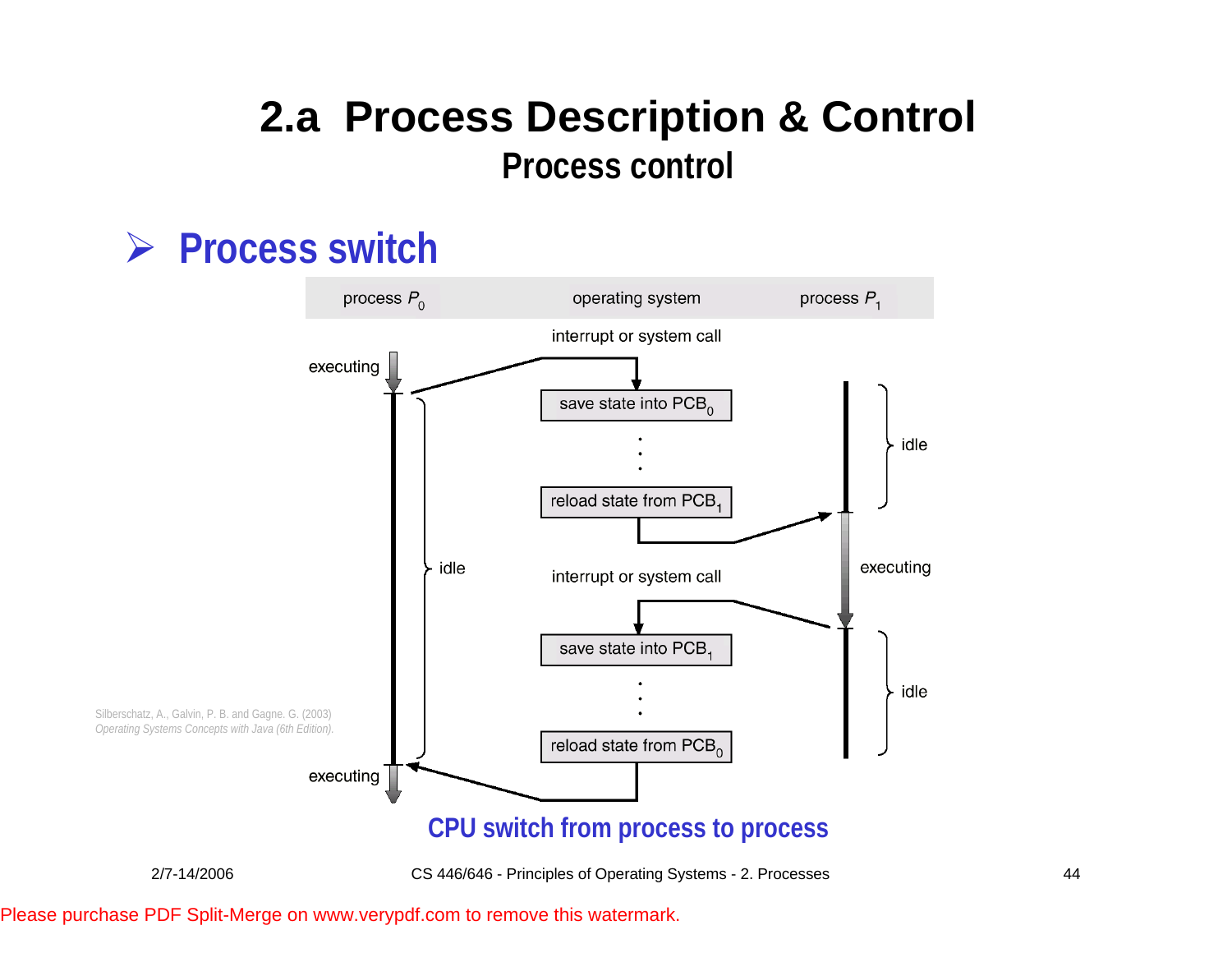- ¾ **Mode switching**  ≠ **process switching**
	- $\checkmark$  when handling an interrupt, execution is always switched from user mode to kernel mode ("mode switch")
	- $\sqrt{ }$  but this is independent from whether the O/S will return control to the interrupted process or another process ("process switch")
	- 1. if control (execution) eventually returns to the interrupted process, for example after a nonblocking system call:
		- only the CPU state information (PC, registers, stack info) needed to be saved; this was initiated by the hardware
	- 2. if control eventually passes to another process, for example after a blocking call, interrupt or trap:
		- the whole PCB is saved; this is done by the O/S scheduler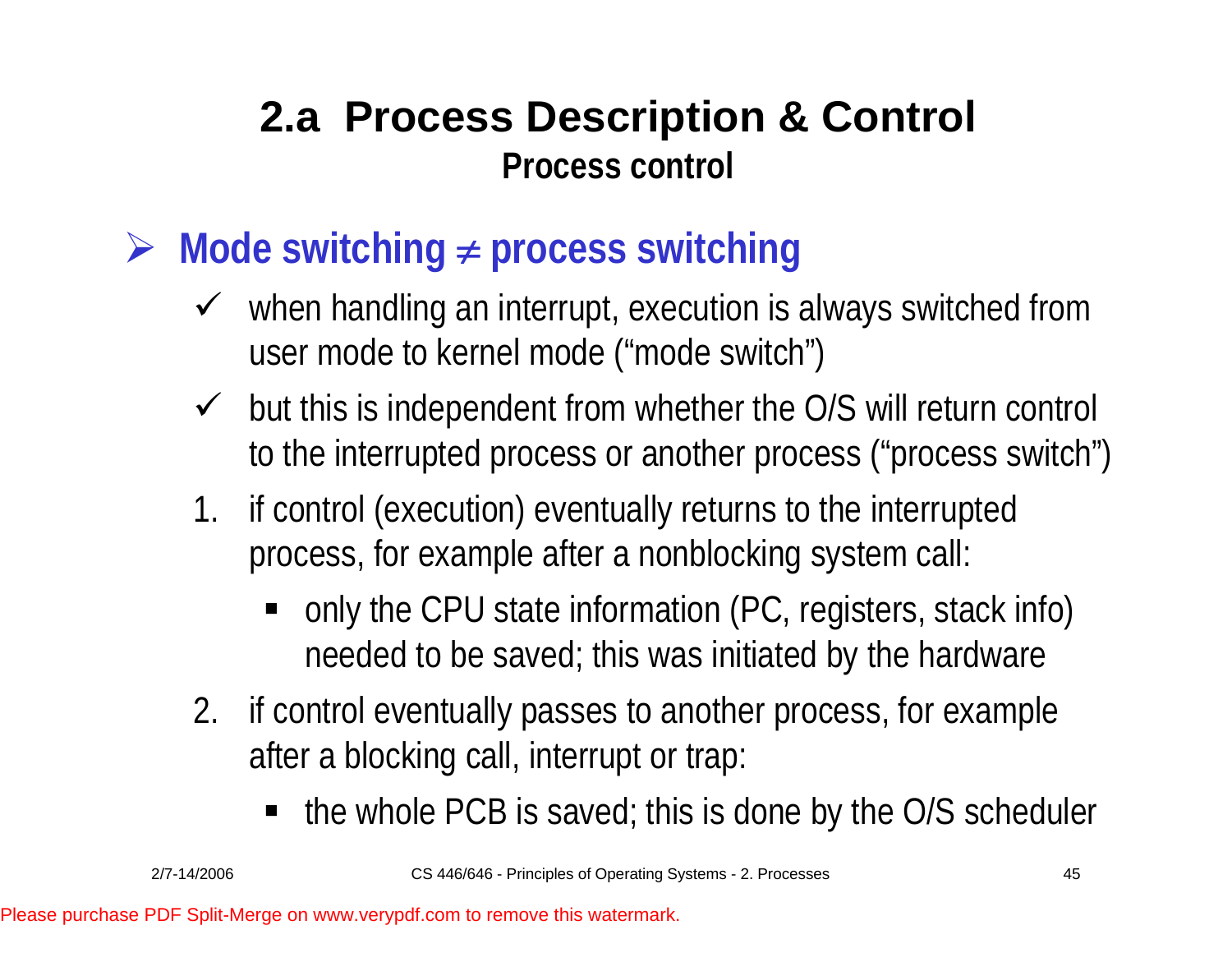¾ **How does a full process switch happen, step by step?**

- 1. save CPU context, including PC and registers *(the only step needed in a simple mode switch)*
- 2. update process state (to "Ready", "Blocked", etc.) and other related fields of the PCB
- 3. move the PCB to the appropriate queue
- 4. select another process for execution: this decision is made by the CPU scheduling algorithm of the O/S
- 5.update the PCB of the selected process (state = "Running")
- 6.update memory management structures
- 7.restore CPU context to the values contained in the new PCB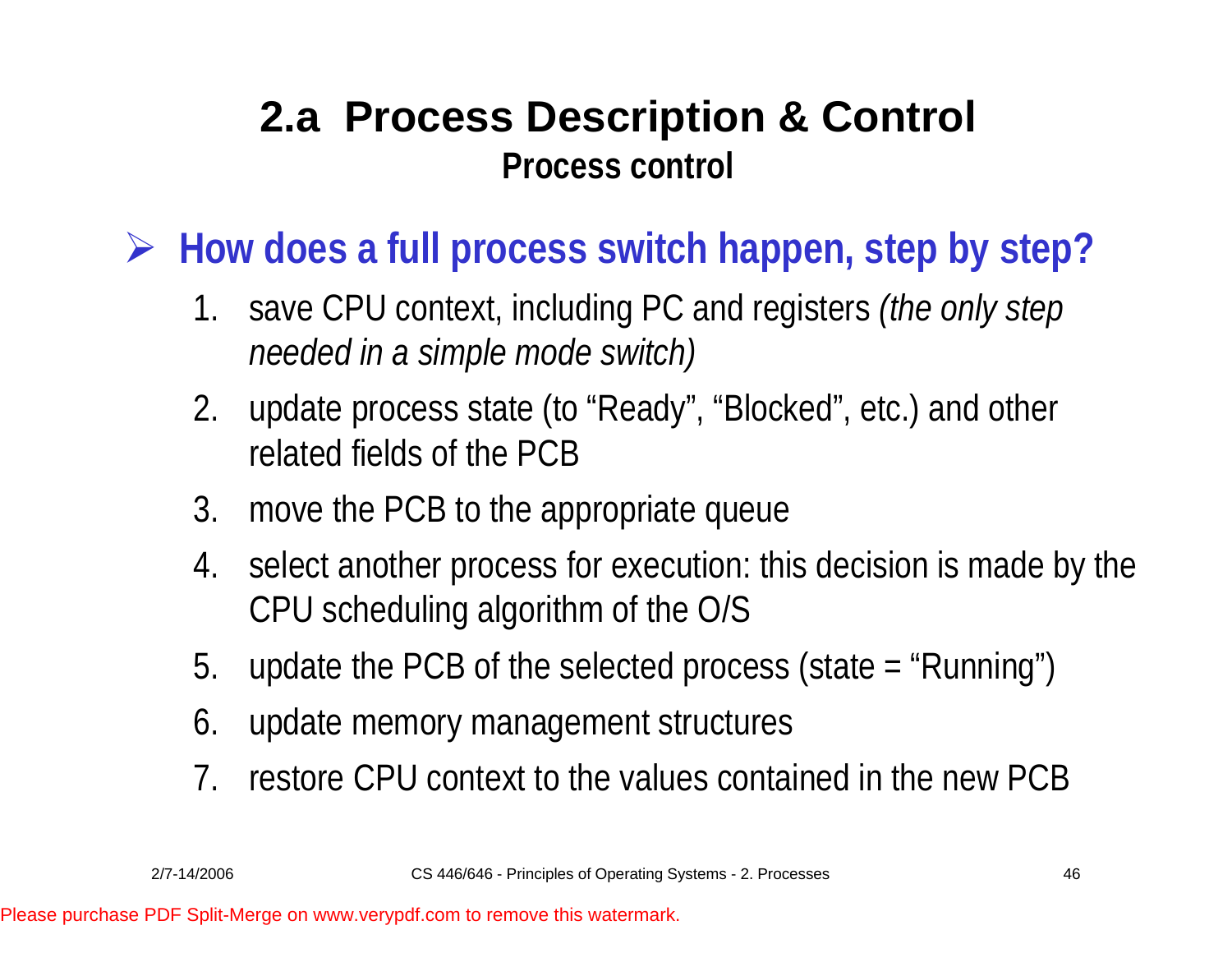¾ **How is the O/S itself executed? Is it a process, too?**



*Internals and Design Principles (5th Edition).* 

Stallings, W. (2004) *Operating Systems:*<br>Internals and Design Principles (5th Edition). Relationship between O/S execution and user processes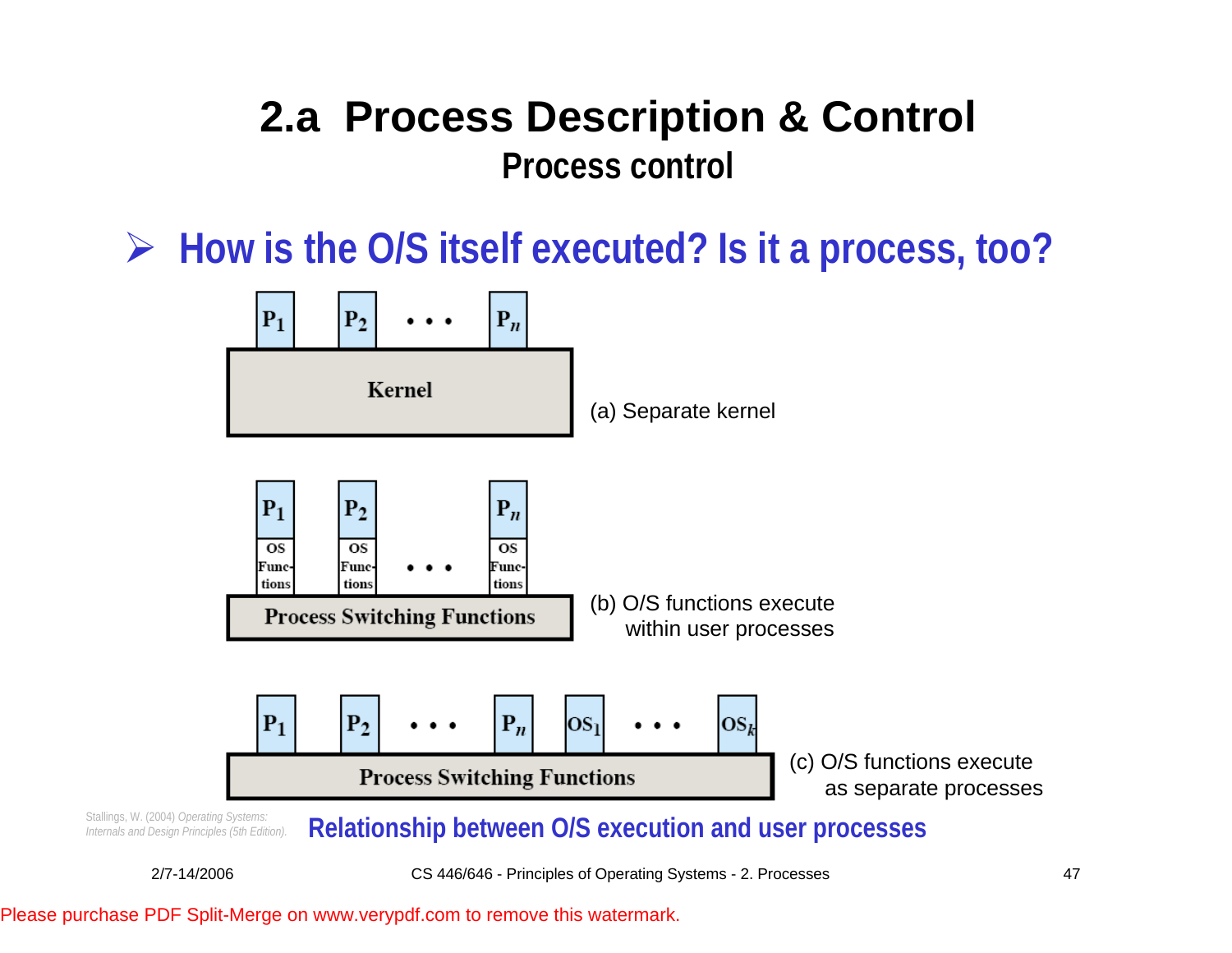- ¾ **Possible designs for the execution of the O/S itself**
	- $\sqrt{ }$  nonprocess kernel (traditional approach in older O/S)
		- ٠ simple mode switch; kernel executes in own region of memory with own stack, outside of any process (i.e., no associated PCB); the only program that is not a "process"
	- $\checkmark$  O/S functions execute within each user process (most PCs)
		- the O/S is a collection of routines that can be "attached" to the processes in memory via shared address space
		- ٠ only the mode is switched, the current process (which executes user program + kernel program) continues to run
	- $\checkmark$  O/S functions execute as full, separate processes (microkernels)
		- modular O/S with clean, minimal interfaces